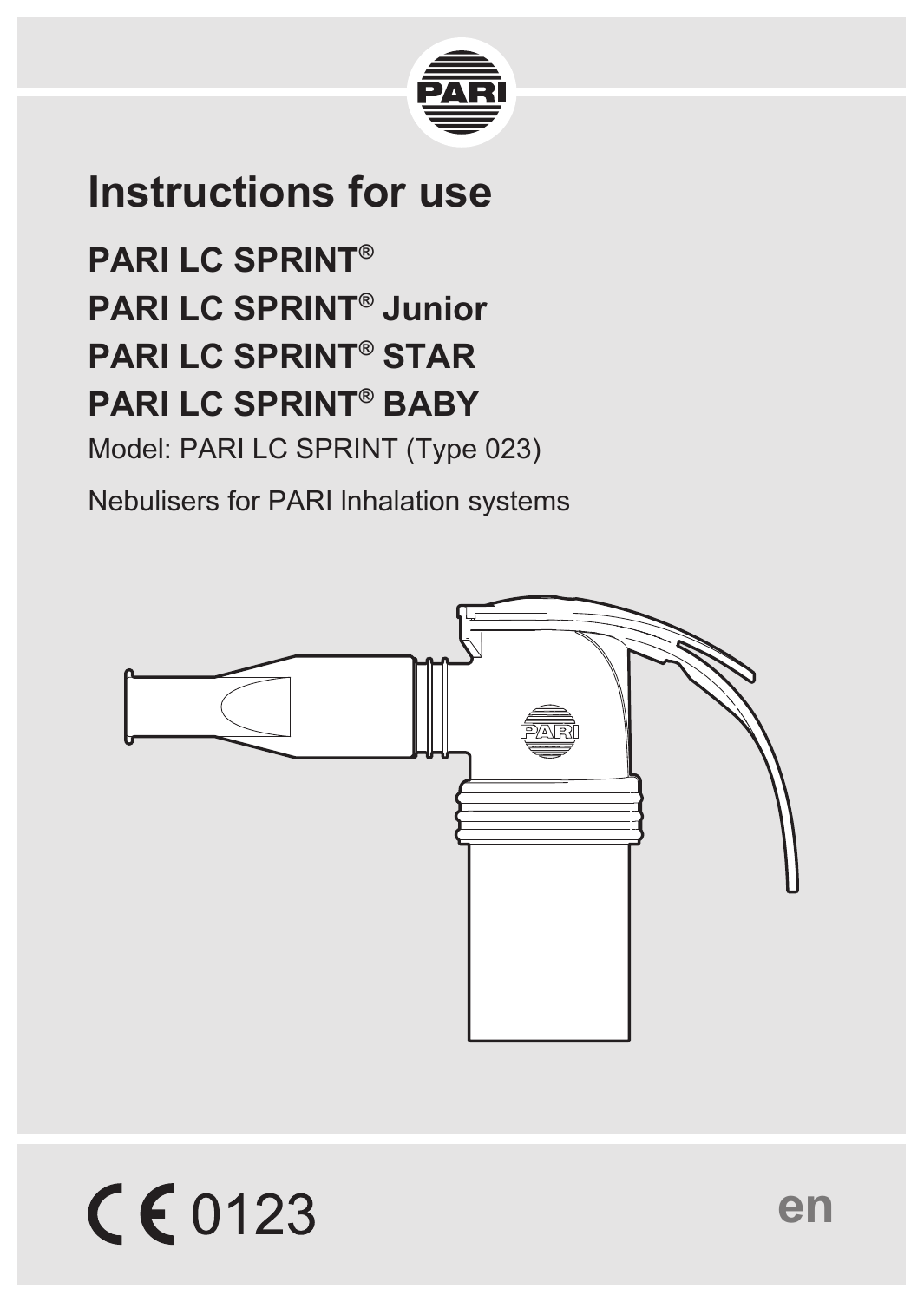#### **Read the instructions for use**

Read these instructions carefully before using the product. Follow all instructions and safety directions. Keep the instructions in a safe place.

#### **Validity of instructions for use**

PARI LC SPRINT nebuliser (Type 023)

#### **Contact**

Email: info@pari.de Tel.: +49 (0)8151-279 220 (international) +49 (0)8151-279 279 (German)

#### **Copyright**

©2021 PARI GmbH Spezialisten für effektive Inhalation Moosstrasse 3, 82319 Starnberg, Germany. Technical and design changes and printing errors reserved. The same applies to illustrations.

#### **Disclaimer**

These instructions for use describe the components of PARI products and optional accessories. For this reason, these instructions for use also describe and illustrate features not present in your PARI product because they are, for instance, country-specific and/or optional. When using the systems, products and functions, the applicable country-specific regulations must be observed.

#### **Trade marks**

Registered trade marks of PARI GmbH Spezialisten für effektive Inhalation in Germany and/or other countries: LC SPRINT® , PARI®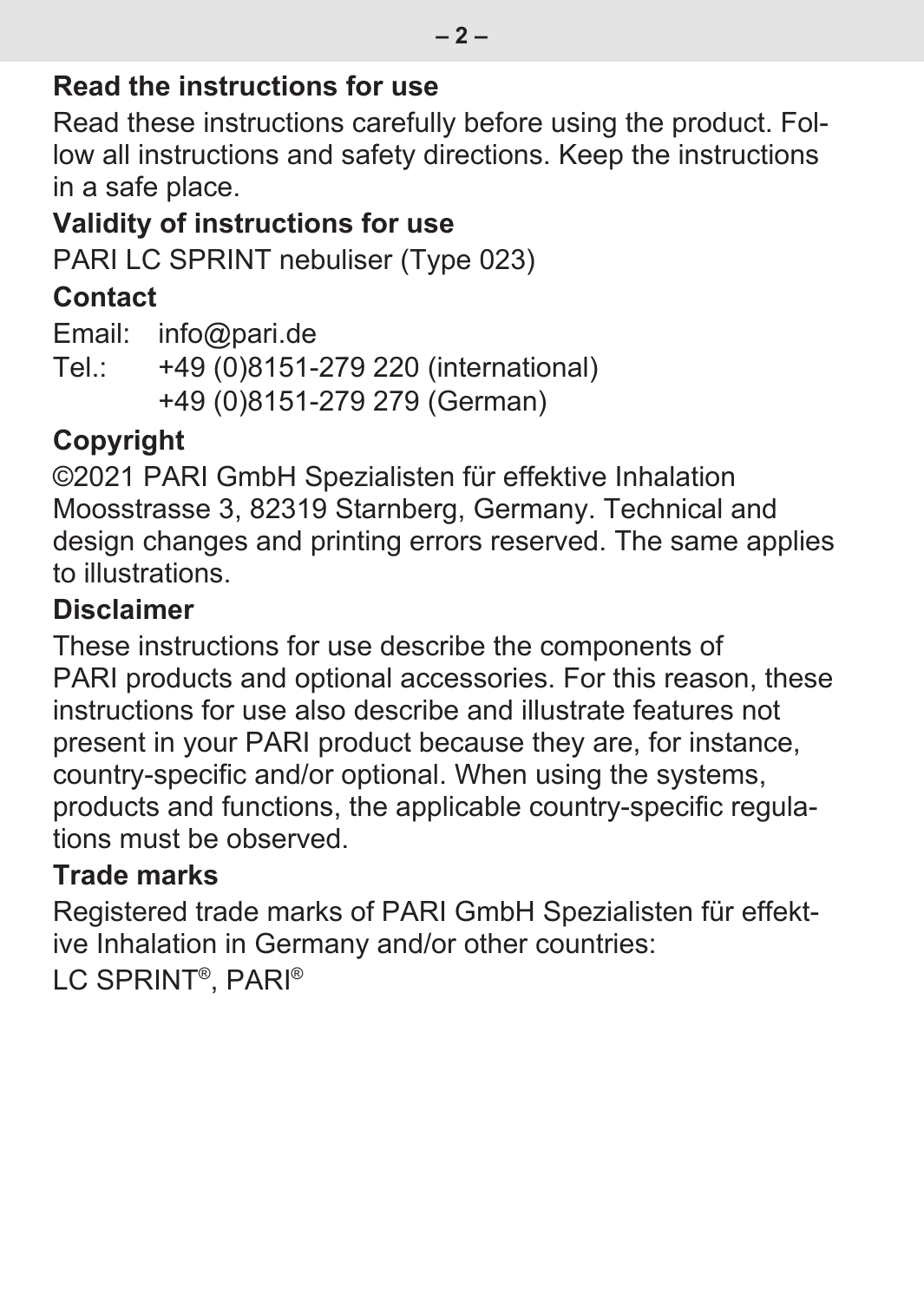## **TABLE OF CONTENTS**

|                                    | 5  |
|------------------------------------|----|
|                                    | 5  |
|                                    | 6  |
|                                    | 6  |
|                                    | 7  |
|                                    | 8  |
|                                    | 11 |
|                                    | 11 |
|                                    | 11 |
|                                    | 12 |
|                                    | 12 |
|                                    | 13 |
|                                    | 14 |
|                                    | 14 |
|                                    | 15 |
|                                    | 15 |
|                                    | 18 |
|                                    | 21 |
| REPROCESSING IN A HOME ENVIRONMENT | 22 |
|                                    | 22 |
|                                    | 22 |
|                                    | 22 |
|                                    | 23 |
|                                    | 24 |
|                                    | 26 |
|                                    | 26 |
|                                    | 26 |
|                                    | 26 |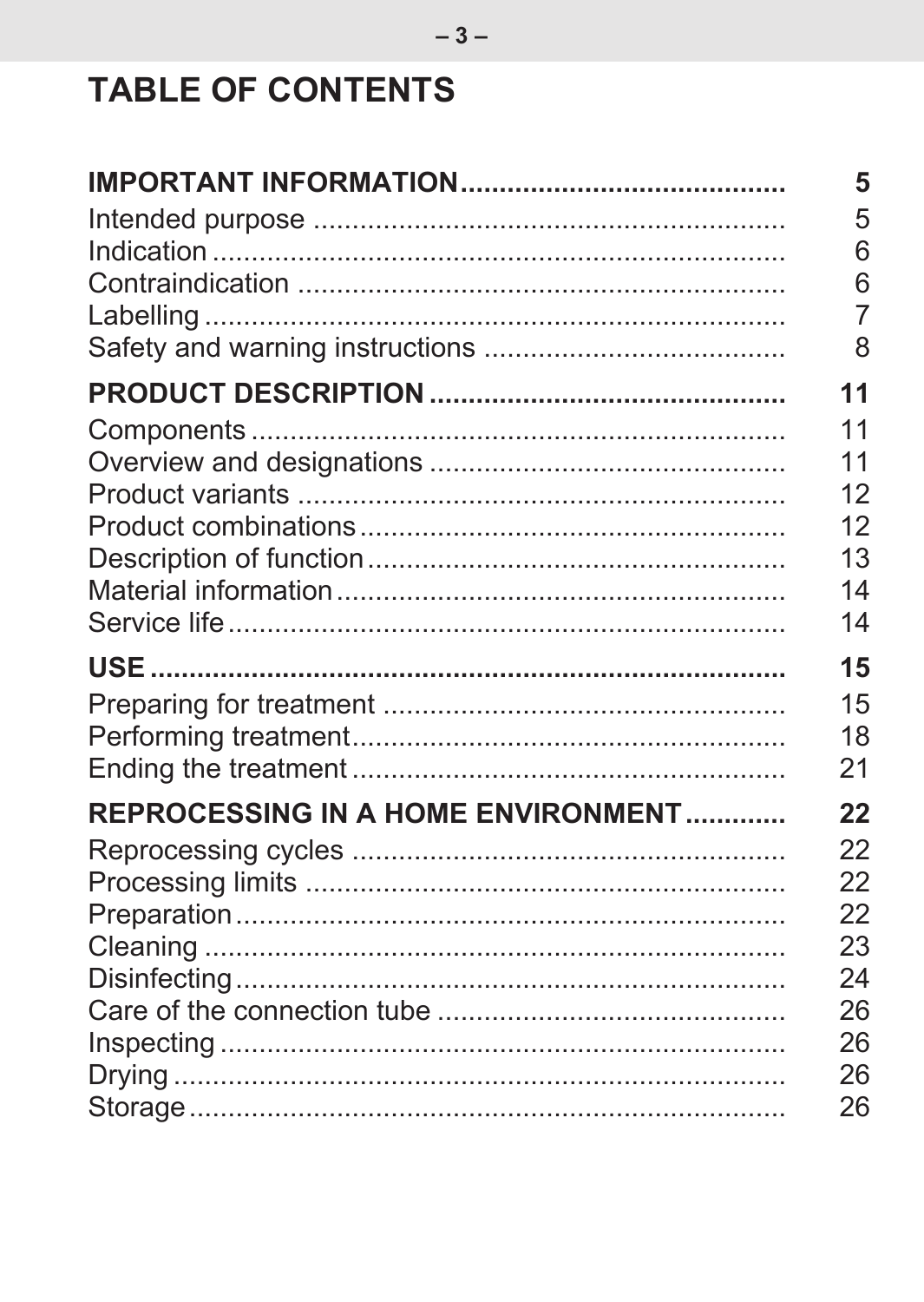| <b>REPROCESSING IN PROFESSIONAL HEALTH INSTI-</b> | 27       |
|---------------------------------------------------|----------|
|                                                   | 27       |
|                                                   | 27<br>28 |
|                                                   | 35       |
|                                                   | 35       |
|                                                   | 36       |
|                                                   | 36       |
|                                                   | 36       |
| Aerosol characteristics according to ISO 27427    | 37       |
|                                                   | 39       |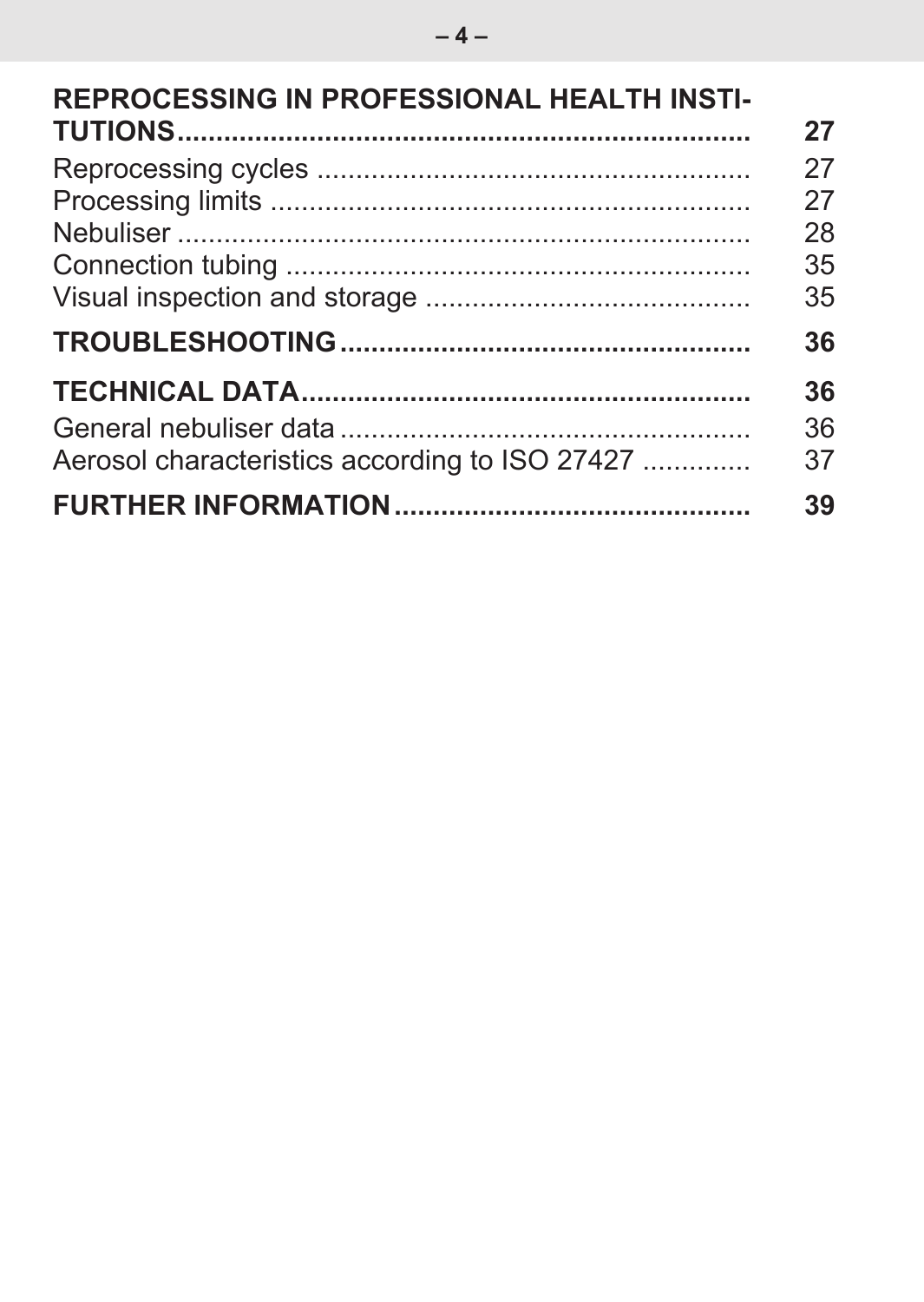# <span id="page-4-0"></span>**1 IMPORTANT INFORMATION**

### <span id="page-4-1"></span>**1.1 Intended purpose**

The PARI LC SPRINT, PARI LC SPRINT Junior, PARI LC SPRINT STAR and PARI LC SPRINT BABY nebulisers generate aerosols<sup>1</sup> for inhalation for the therapy of the lower airways.

Together with a PARI compressor or the PARI CENTRAL and with PARI accessories, the nebuliser forms an inhalation system.

The nebuliser is suitable for use in treating patients in all age groups.

Only solutions and suspensions that are approved for use in nebuliser treatment may be used.

The nebuliser must only be connected with a PARI compressor or with a central gas supply system. The PARI CENTRAL is intended for the connection with the central gas supply system.

This PARI product can be used in a home environment, as well as in professional health institutions. When used in a home environment, this PARI product is intended for single-patient use only (no patient change). In a professional environment, the device can be used with different patients as long as the corresponding hygiene reprocessing measures are complied with. This product must be used only by individuals who understand the contents of the instructions for use and are able to use the product safely. Individuals in the following groups must be supervised by a person who is responsible for their safety:

- Babies, infants, and children
- Individuals with limited capabilities (e.g. physical, mental, sensory)

If the patient is not able to use this product safely on their own, then the treatment must be carried out by the responsible person.

<sup>1)</sup> Aerosol: Small particles of solid, liquid or mixed composition (fine "mist") suspended in gases or air.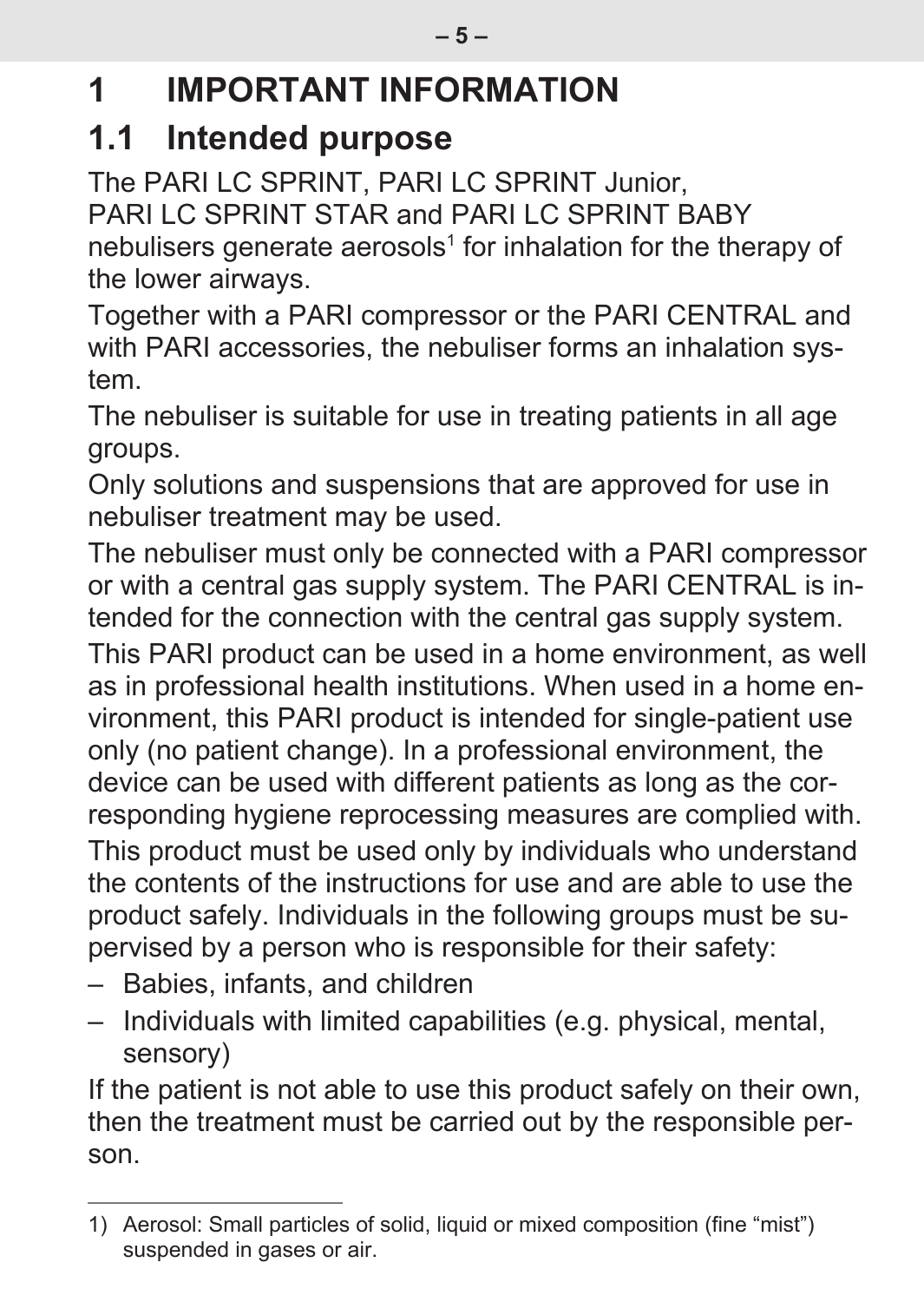This PARI product is suitable only for patients who are able to breathe by themselves and are conscious.

An application takes approximately 5 to 10 minutes (depending on the quantity of fluid), but in any case no more than 20 minutes.

The frequency and duration of use is determined by professional medical staff $^2$  according to the individual needs of the patient.

# <span id="page-5-0"></span>**1.2 Indication**

For treatment of diseases of the lower airways.

# <span id="page-5-1"></span>**1.3 Contraindication**

There are no contraindications known to PARI GmbH.

<sup>2)</sup> Professional medical staff: Doctors, pharmacists, and physiotherapists.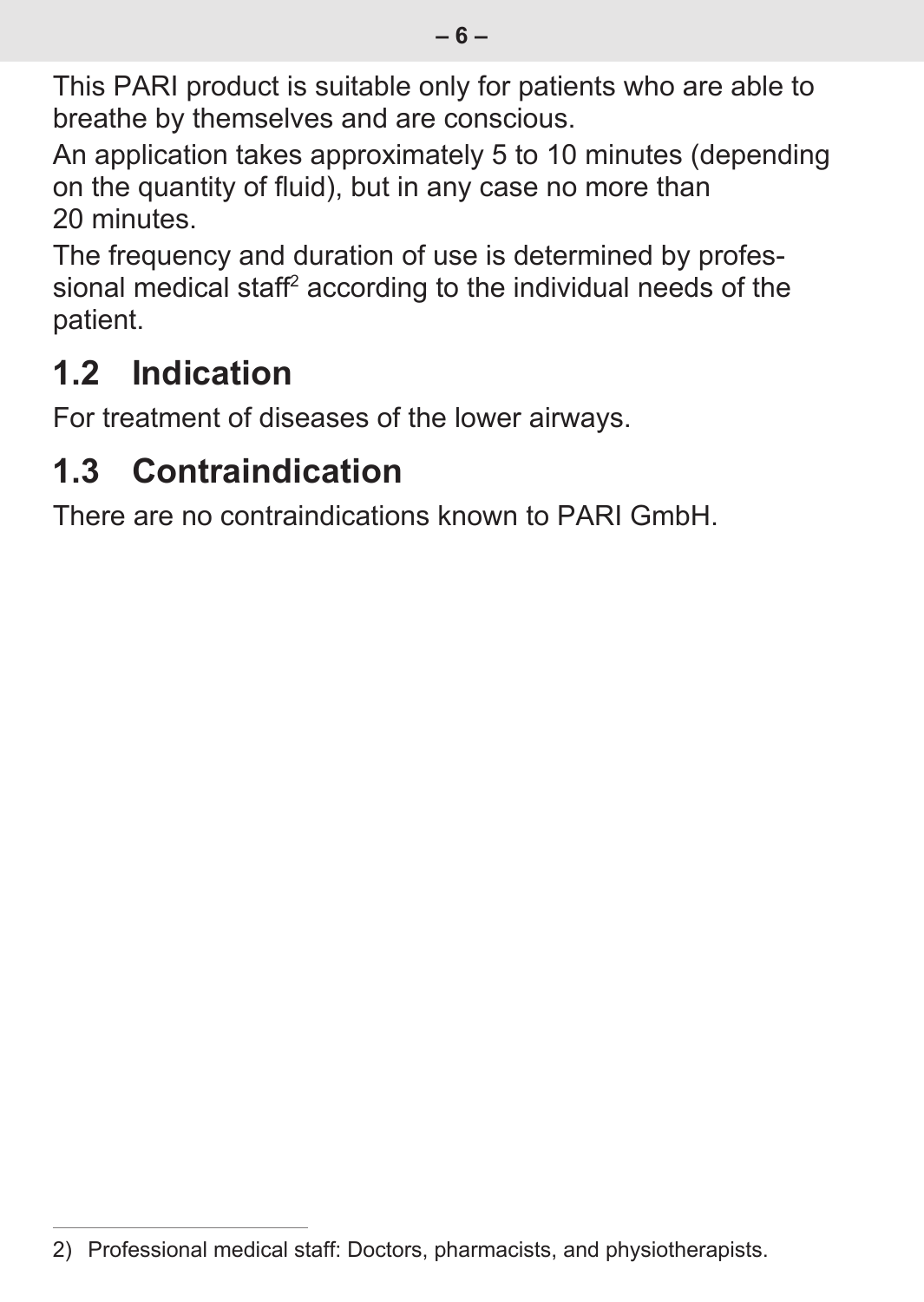## <span id="page-6-0"></span>**1.4 Labelling**

The following symbols can be found on the product and/or the packaging:

| MD           | Medical device                                                         |
|--------------|------------------------------------------------------------------------|
|              | Legal manufacturer                                                     |
|              | Date of manufacture                                                    |
| 0123         | This product conforms to the EU Medical Device<br>Regulation 2017/745. |
| $\mathbf{i}$ | Consult instructions for use                                           |
| <b>REF</b>   | Item no.                                                               |
| LOT          | Production batch number, lot number                                    |
|              | Connection tubing                                                      |
| ∯□           | Nozzle insert (blue)                                                   |
| 且ᅀ           | Nozzle insert (red)                                                    |
| ₿о           | Nozzle insert (yellow)                                                 |
| ₩            | Mouthpiece                                                             |
| Ā            | PARI LC SPRINT nebuliser                                               |
| ╄            | LC interrupter                                                         |
| ס⊑           | Air filter for compressor types 128/130/152                            |
| ┒□           | Air filter for compressor type 041                                     |
| ❏▵           | Air filter for compressor types 028/085                                |
| ł            | Tubing adapter                                                         |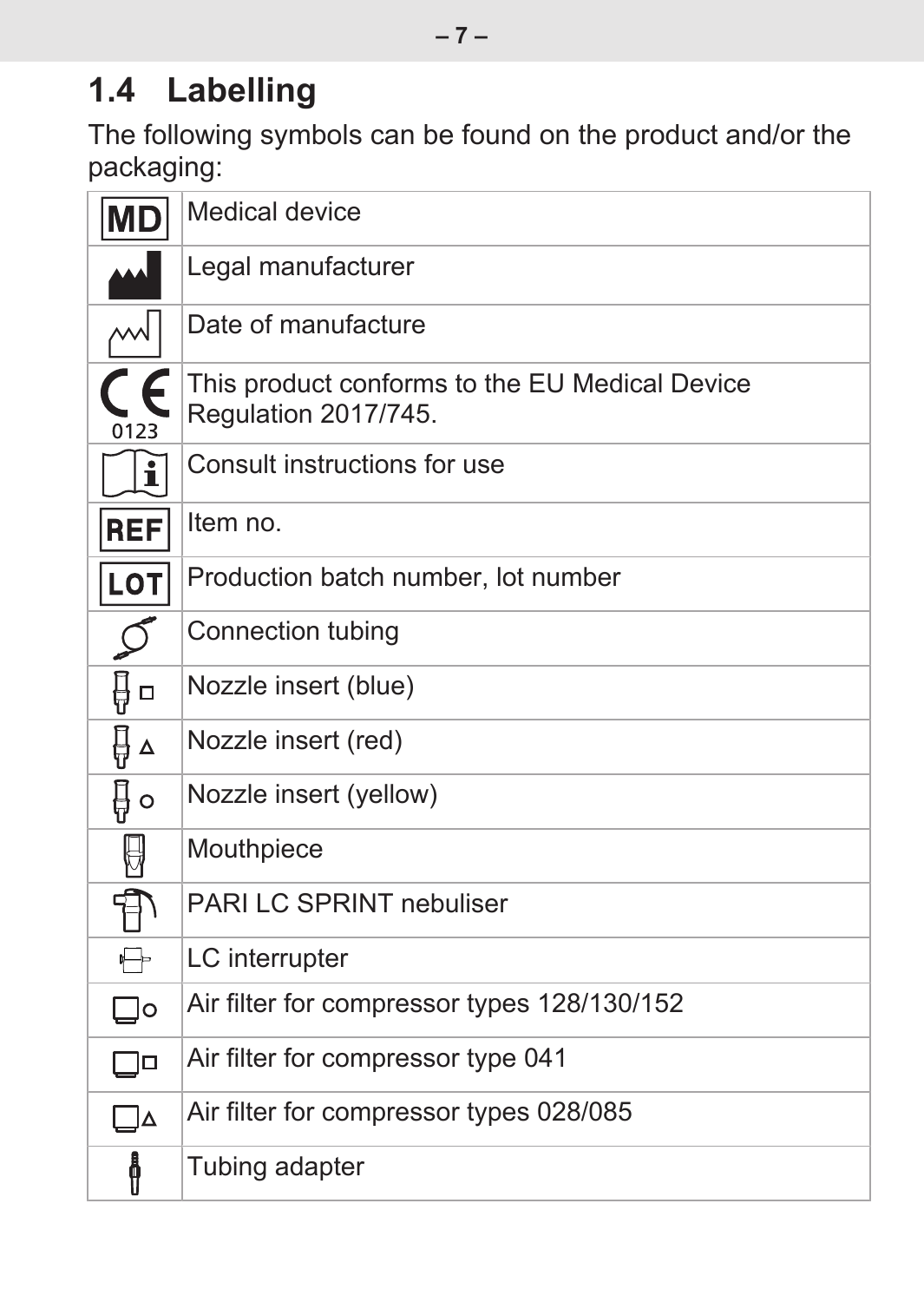## <span id="page-7-0"></span>**1.5 Safety and warning instructions**

**The present instructions for use contain important information, safety instructions and precautionary measures. The user must follow these in order to guarantee safe operation of this PARI product.**

This PARI product must be used only as described in these instructions for use.

The instructions for use of the compressor and accessories used and the information for use of the inhalation solution used must also be followed.

### **Labelling and classification of warning instructions**

In these instructions for use, safety-critical warnings are categorised according to the following hazard levels:

### **A** DANGER

DANGER indicates a hazardous situation which will lead to very severe injuries or death if it is not avoided.

# **WARNING**

WARNING indicates a hazardous situation which can lead to very severe injuries or death if it is not avoided.

# **CAUTION**

CAUTION indicates a hazardous situation which can lead to mild or moderate injuries if it is not avoided.

## *NOTE*

NOTE indicates a hazardous situation which can lead to material damage if it is not avoided.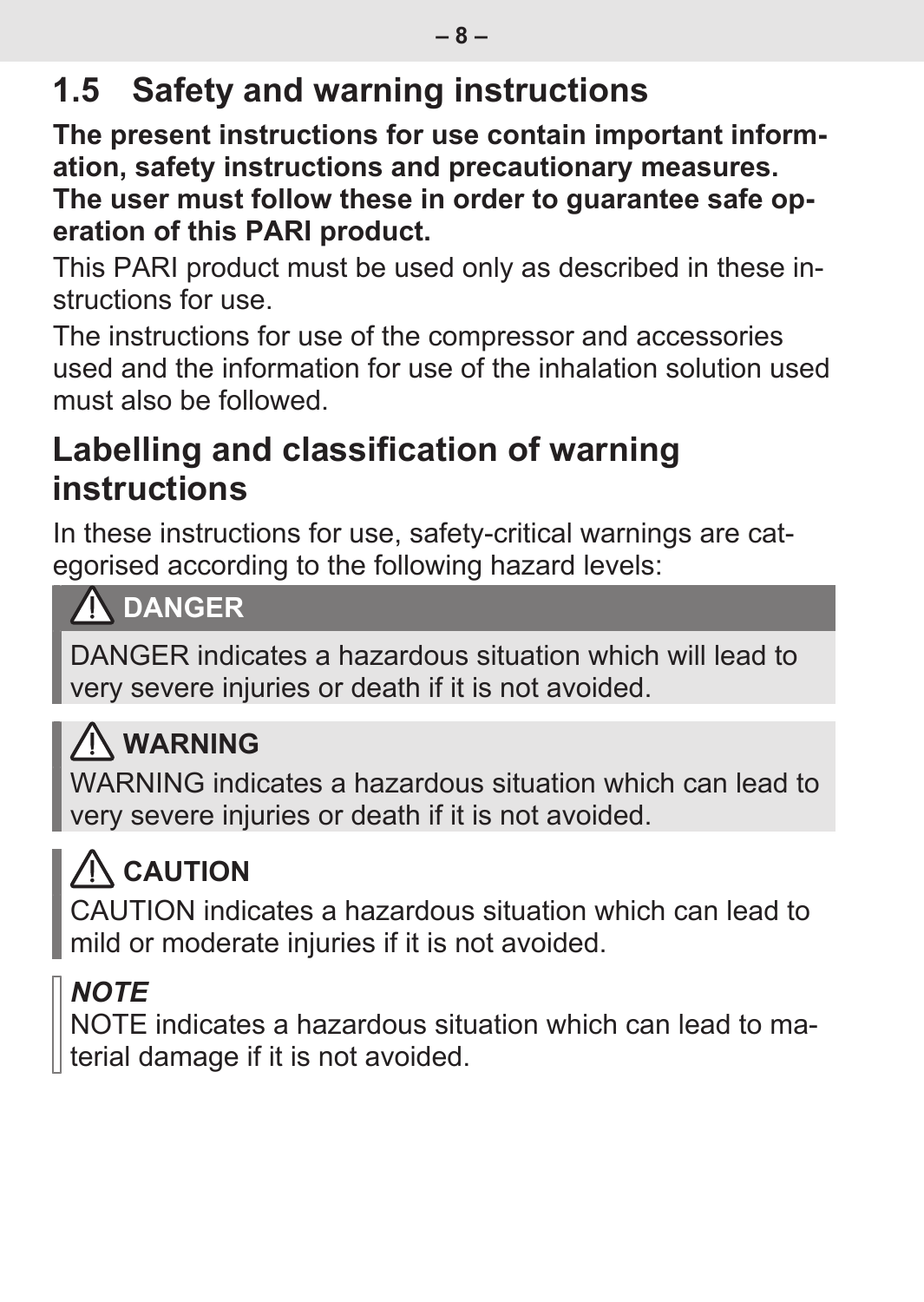## **General**

Nebuliser aerosol characteristics differ from the information provided by the manufacturer if non-approved solutions or suspensions are used for nebulisation.

This product is not suitable for use in an anaesthetic breathing system or a ventilator breathing system.

Tracheotomised patients cannot inhale with a mouthpiece. They require specific equipment for inhalation therapy. In this case, please contact your doctor for further information.

Skin care products containing oils or fats can damage the soft plastic components. The patient should refrain from using skin care products of this kind while using the device.

**If your health condition does not improve or it even worsens as a result of the treatment, seek professional medical advice.**

### **Treatment of babies, infants, and anyone who requires assistance**

### **DANGER**

#### **Life-threatening situation from strangulation**

For individuals who are not able to perform the therapy session without assistance or cannot appreciate the hazards, the risk of injury is greater e.g., strangulation with the power cord or the connection tubing. Such individuals include, for example, babies, children, and people with limited capabilities.

• Ensure that for these individuals a person responsible for their safety either supervises or implements the application.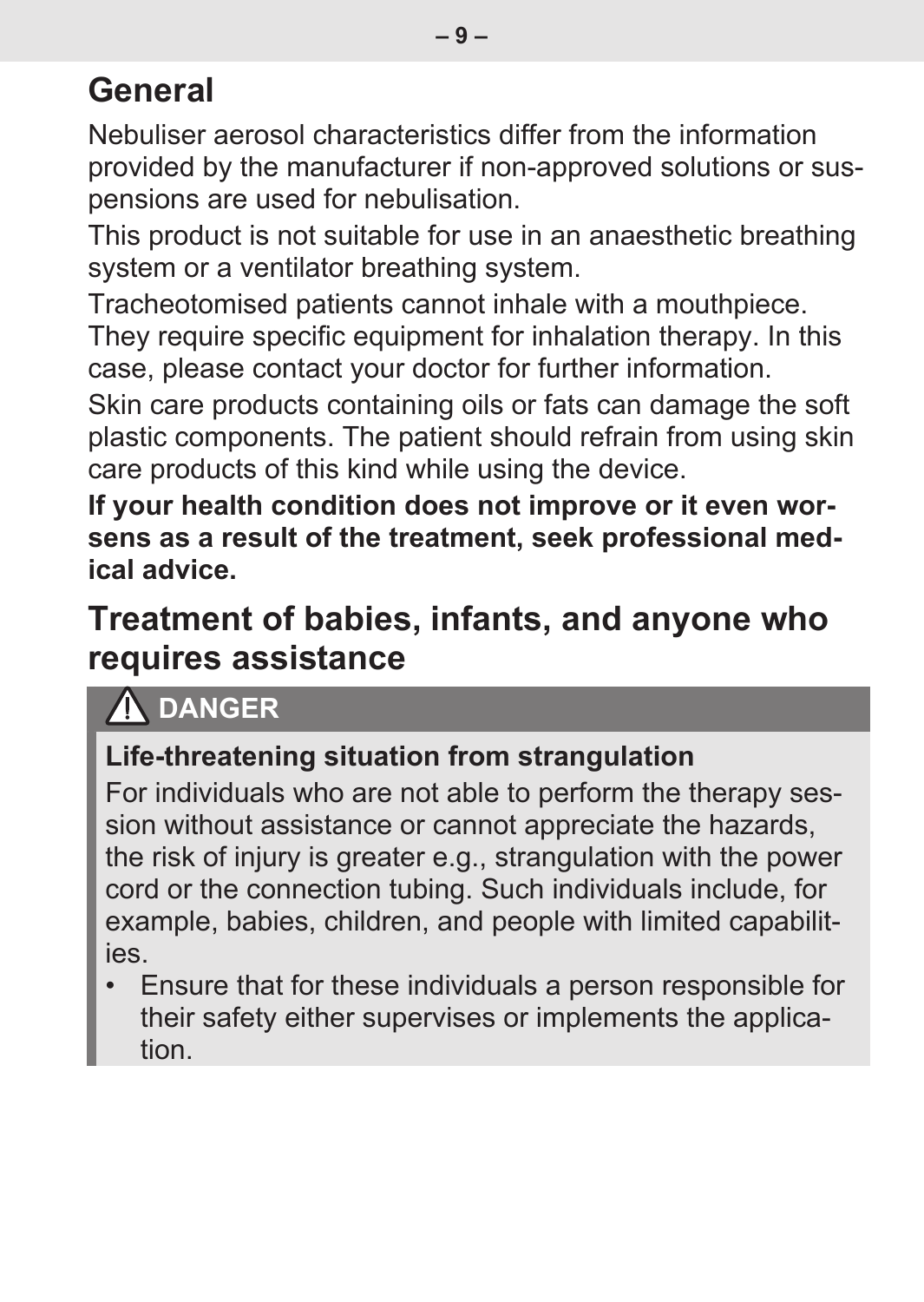### **Hazard due to small parts which can be swallowed**

The product contains small parts. Small parts can block the airways and lead to a choking hazard. Keep all components of the product out of the reach of babies and infants at all times.

# **Hygiene**

Observe the following hygiene instructions:

- Do not use product components unless they have been thoroughly cleaned and dried. Contamination and residual moisture encourage the growth of bacteria, which increases the risk of infection.
- Before every use and reprocessing cycle, wash your hands thoroughly.
- Make absolutely sure you also carry out reprocessing before using the device for the first time.
- Always use drinking water for reprocessing.
- Make sure all components are dried properly after each reprocessing step.
- Do not keep the product components in a damp environment or together with damp objects.

## **Reporting serious incidents**

Serious incidents which occur in connection with this PARI product must be reported promptly to the manufacturer and/or the distributor, as well as to the competent authority. Any incident which has led or could lead directly or indirectly to death or an unexpected serious worsening of the health condition of a person is to be considered serious.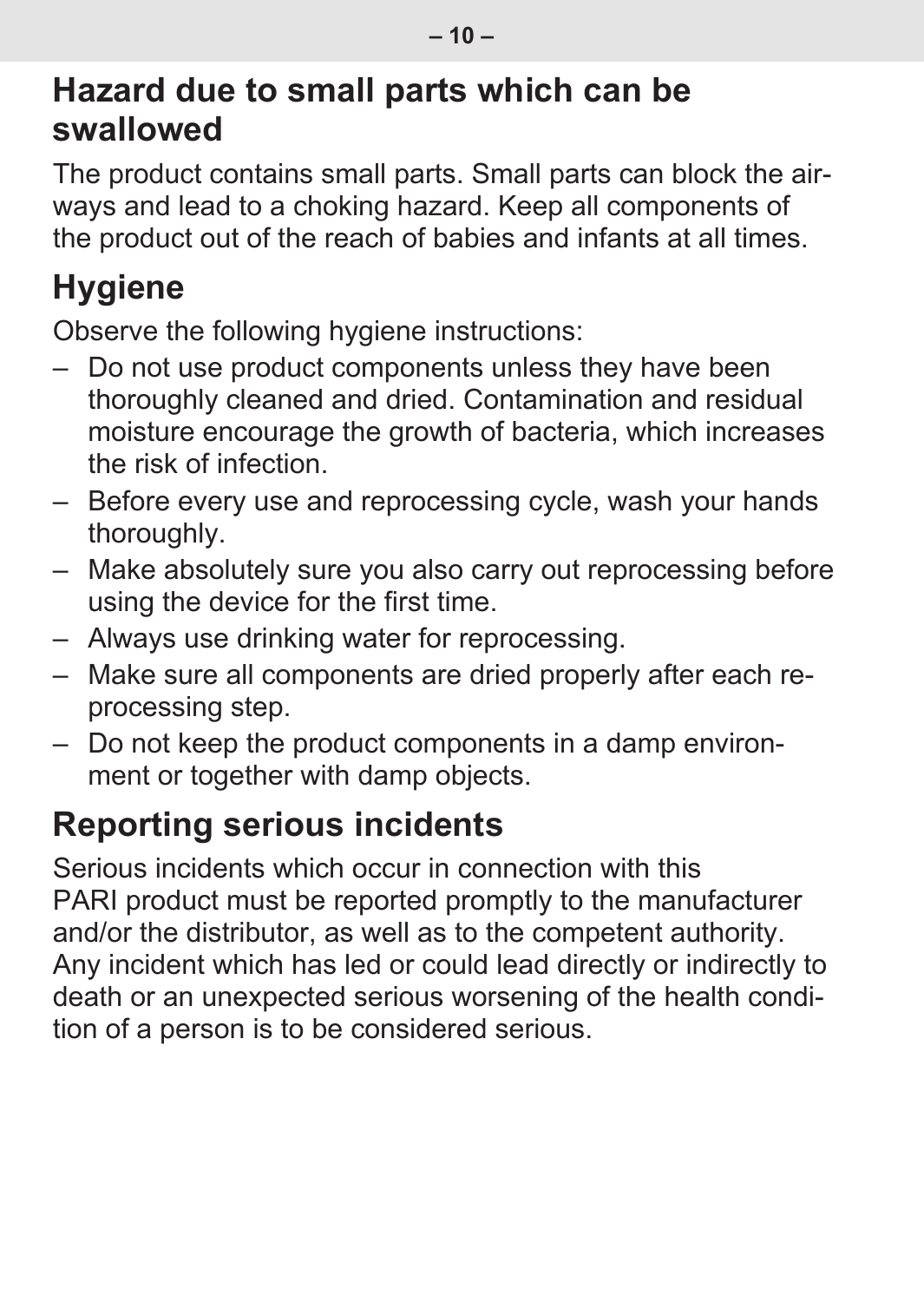# <span id="page-10-0"></span>**2 PRODUCT DESCRIPTION**

### <span id="page-10-1"></span>**2.1 Components**

Please refer to the package for information on the supplied components.

# **2.2 Overview and designations**

<span id="page-10-2"></span>

| Nebuliser                     |                           |  |  |  |
|-------------------------------|---------------------------|--|--|--|
|                               | (1a) Nebuliser upper part |  |  |  |
| (1b) Nozzle attachment        |                           |  |  |  |
| (1c) Nebuliser lower part     |                           |  |  |  |
| $(1d)$ Interrupter            |                           |  |  |  |
| (1e) Mouthpiece               |                           |  |  |  |
|                               | $(1f)$ Connection tubing  |  |  |  |
| (2) Air filter for compressor |                           |  |  |  |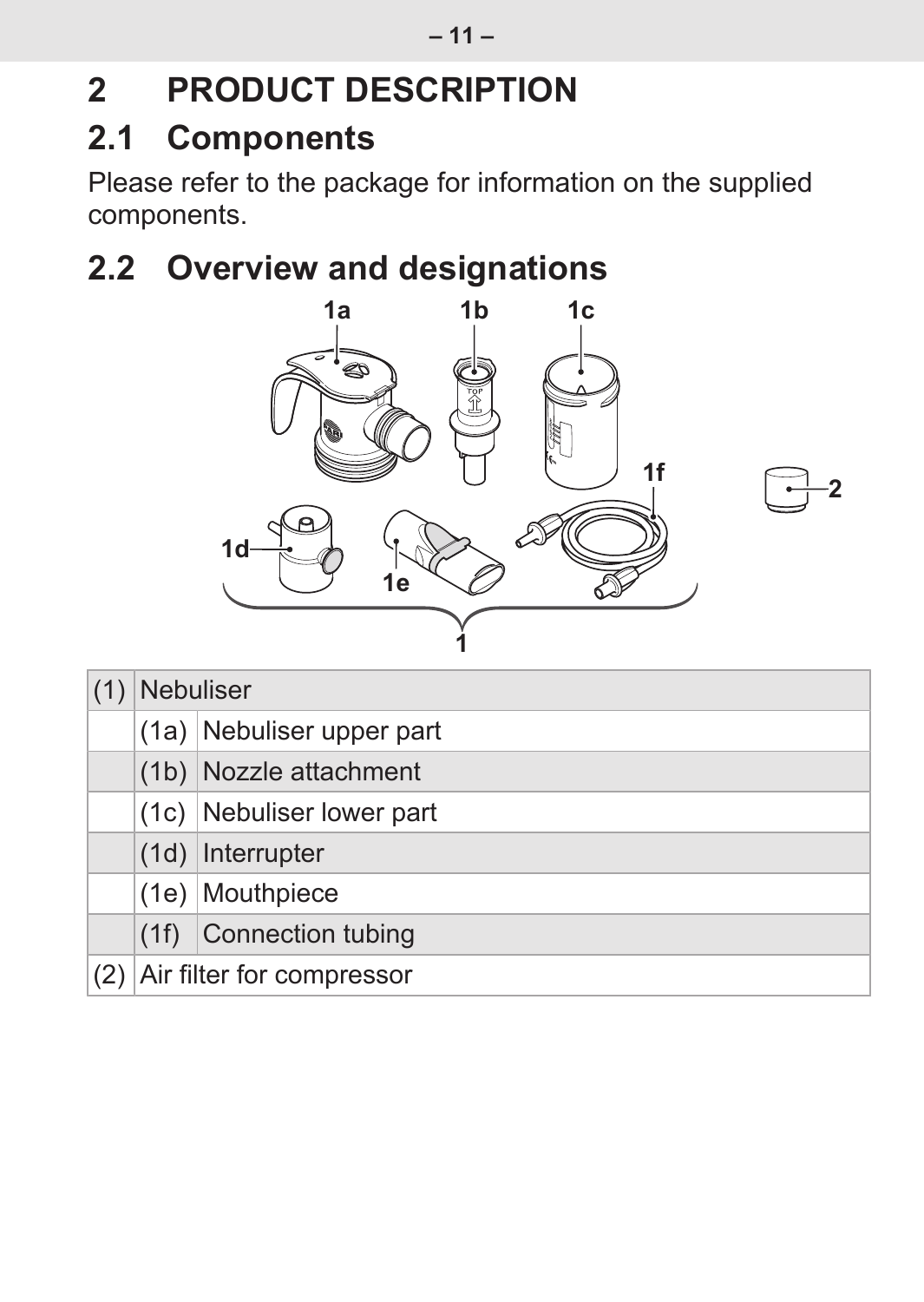### <span id="page-11-0"></span>**2.3 Product variants**

The PARI LC SPRINT nebuliser is available for various age groups and requirements:

- PARI LC SPRINT (nozzle insert: blue) With mouthpiece for treatment of the airways in adults and children aged 4 years and older.
- PARI LC SPRINT Junior (nozzle insert: yellow) With mouthpiece or PARI BABY mask and PARI BABY bend for treatment of the airways in babies and children. In combination with the PARI BABY mask for treating babies and children who are not yet able to inhale with the mouthpiece (0 to 4 years).
- PARI LC SPRINT STAR (nozzle insert: red) With mouthpiece for treatment of the deep airways in adults and children aged 4 years and older.
- PARI LC SPRINT BABY (nozzle insert: red) With PARI BABY mask and PARI BABY bend for treatment of the airways in babies (including premature babies) and children (aged 0 to 4 years).

## <span id="page-11-1"></span>**2.4 Product combinations**

The PARI nebuliser can be connected to all PARI compressors or to a central medical gas supply system via a PARI CENTRAL.

The nebuliser can be used in combination with a range of PARI accessories.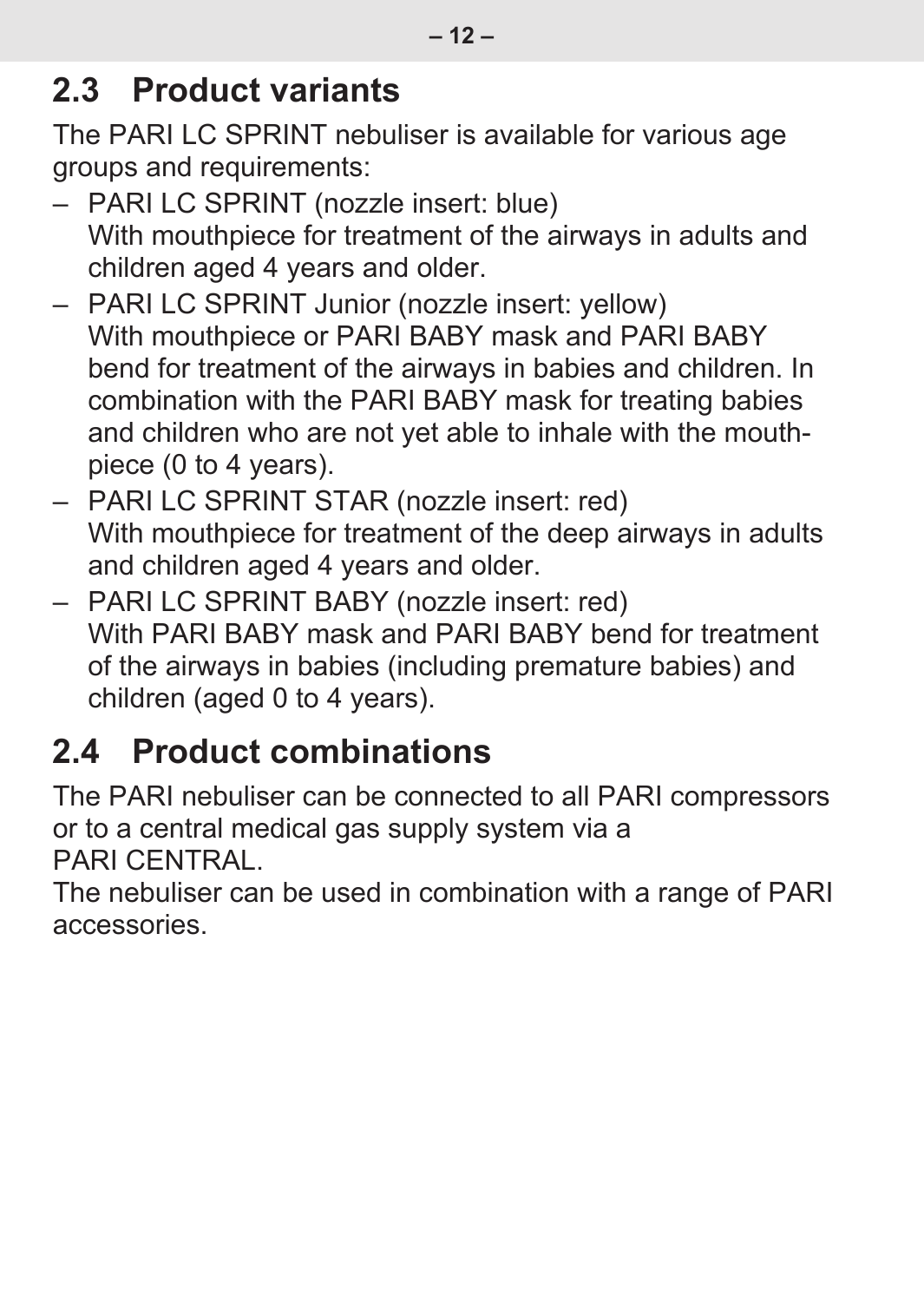### <span id="page-12-0"></span>**2.5 Description of function**

The PARI nebuliser is part of a PARI inhalation system.

When compressed air is supplied, the nebuliser generates an aerosol from the liquid, for example the medication with which it is filled. This aerosol is breathed. into the lungs through the mouthpiece or optionally a mask.



The size of the aerosol droplets is determined by the nozzle inserts. The smaller the droplets are, the farther they can penetrate into the deeper and smaller regions of the lung:

- The blue nozzle insert produces droplets for the central lung region in adults and children aged 4 and older.
- The yellow nozzle insert produces small droplets for the small airways of children and infants.
- The red nozzle insert is used to produce the smallest droplets for the small airways in babies and premature infants.

This nozzle insert is also designed for use by adults and children to reach either deep lung regions or regions which are severely constricted due to disease.

The LC interrupter makes it possible to interrupt aerosol generation while the patient breathes out, thereby optimising medication use.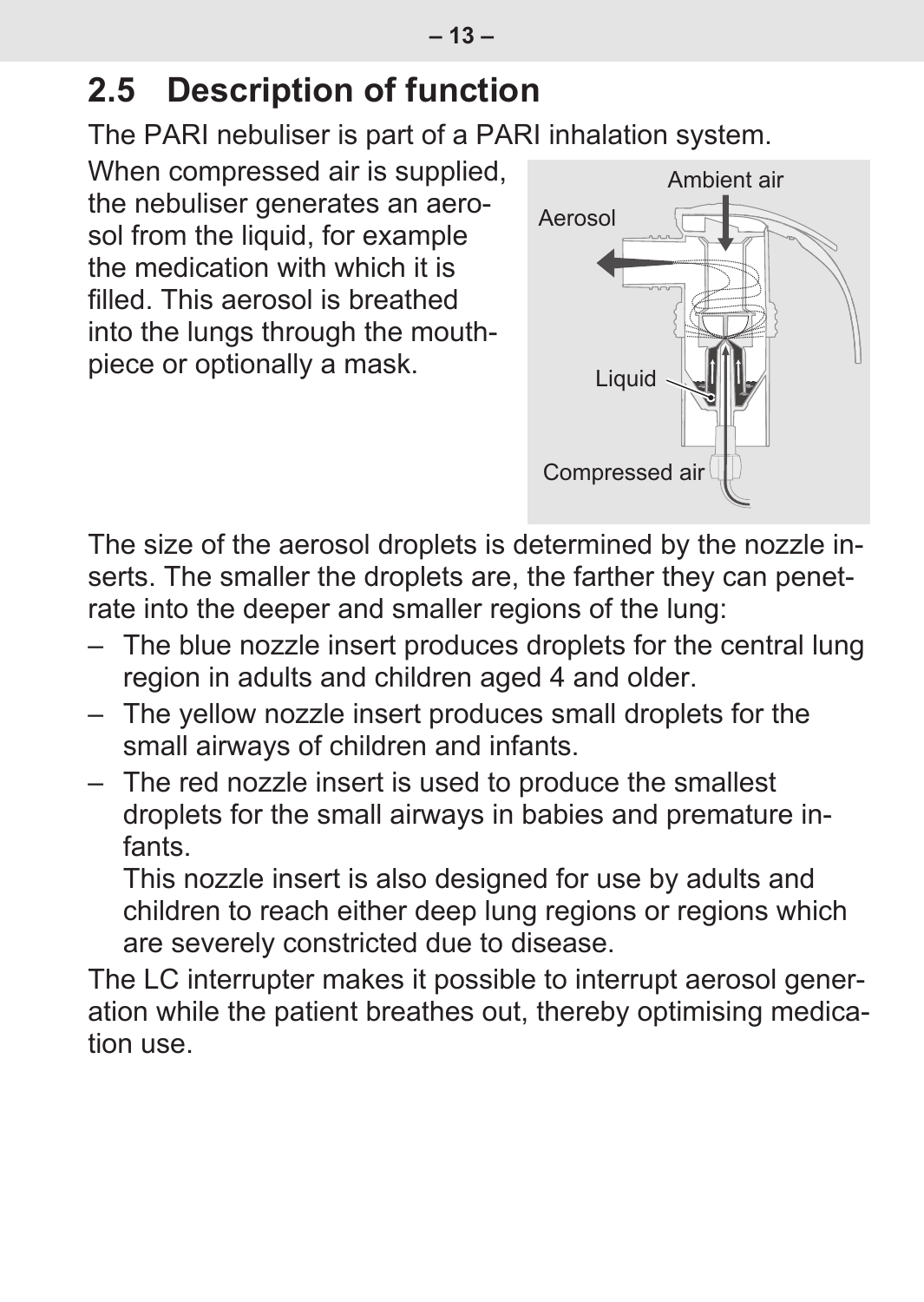### <span id="page-13-0"></span>**2.6 Material information**

The individual product components are made from the following materials:

| <b>Product</b><br>component           | <b>Material</b>                                             |
|---------------------------------------|-------------------------------------------------------------|
|                                       | Nebuliser upper part Polypropylene, thermoplastic elastomer |
| Nozzle attachment                     | Polypropylene                                               |
| Nebuliser lower part                  | Polypropylene, thermoplastic elastomer                      |
| LC interrupter                        | Polypropylene                                               |
| Mouthpiece (with<br>exhalation valve) | Polypropylene, thermoplastic elastomer                      |
| Connection tubing                     | Polyvinyl chloride                                          |
| Tubing connector                      | Thermoplastic elastomer                                     |

### <span id="page-13-1"></span>**2.7 Service life**

The individual product components have the following expected lifetimes:

| <b>Product component</b>                        | <b>Service life</b>                                                                                     |
|-------------------------------------------------|---------------------------------------------------------------------------------------------------------|
| Nebuliser, connection tubing<br>and accessories | in a home environment<br>[see: REPROCESSING IN A<br>HOME ENVIRONMENT,<br>page 22]                       |
| Nebuliser, connection tubing<br>and accessories | in a professional environment<br>[see: REPROCESSING IN<br>PROFESSIONAL HEALTH<br>INSTITUTIONS, page 27] |

When the expected lifetime is reached, replace the nebuliser with a new nebuliser. For this, nebuliser replacement sets (a nebuliser with connection tubing) or PARI Year Packs (a nebuliser with connection tubing and an air filter for a compressor) are available.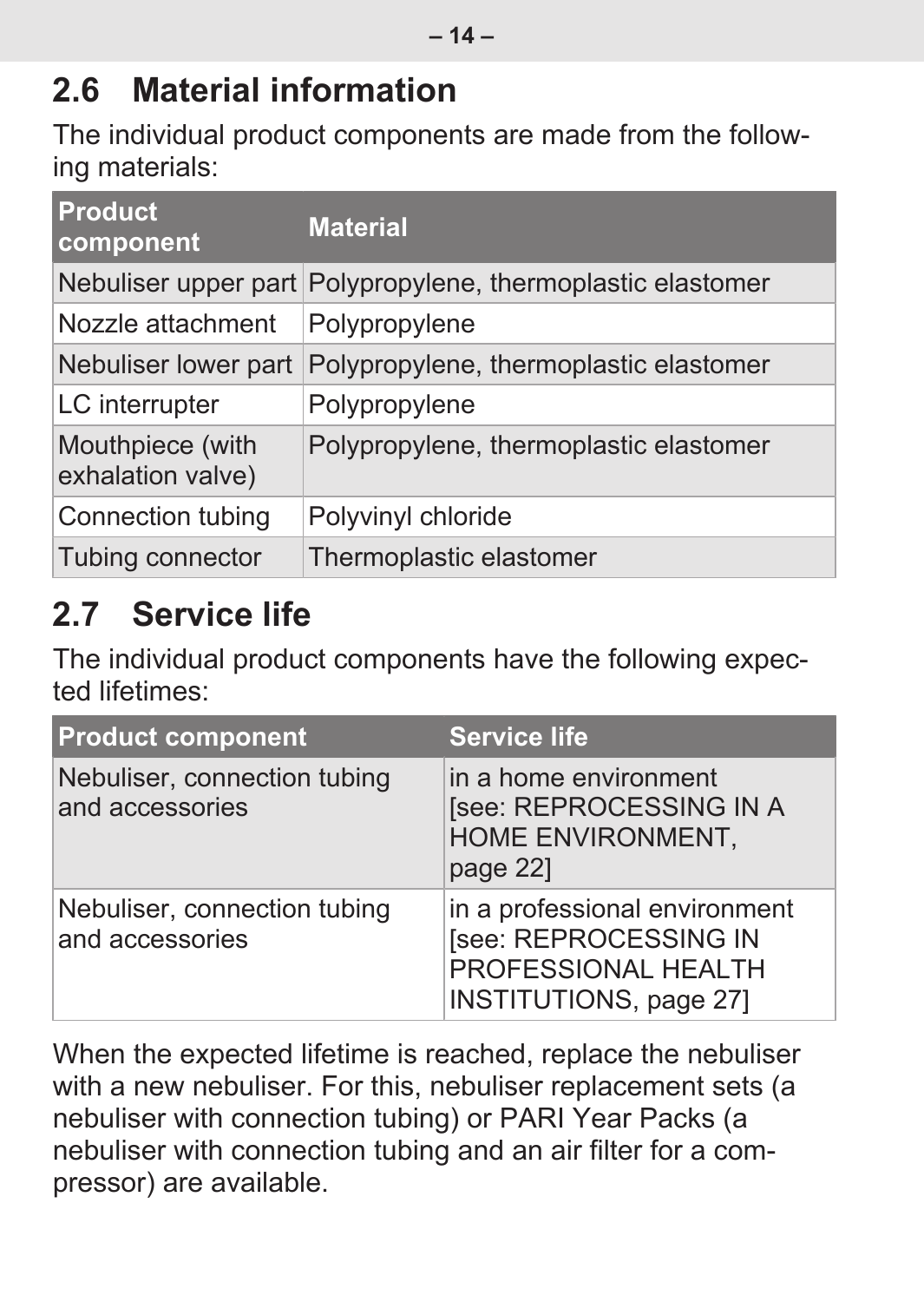# <span id="page-14-0"></span>**3 USE**

All the steps described below must be carried out properly. If the nebuliser is to be connected to a central medical gas supply system via a PARI CENTRAL, the instructions for use of the PARI CENTRAL must be followed.

### <span id="page-14-1"></span>**3.1 Preparing for treatment**

### **Assembling the nebuliser**

## **CAUTION**

#### **Risk of impaired treatment**

Damaged components and/or an incorrectly assembled nebuliser may impair functioning of the nebuliser and thus treatment as well.

- Check all nebuliser components and the accessories before each use.
- Replace any broken, deformed or seriously discoloured parts.
- Follow the assembly instructions in these instructions for use.
- Press the nozzle insert lightly onto the nozzle in the nebuliser lower part. The arrow on the nozzle insert

must point upwards.

• Place the nebuliser upper part on the nebuliser lower part and turn it clockwise to lock the two parts together.

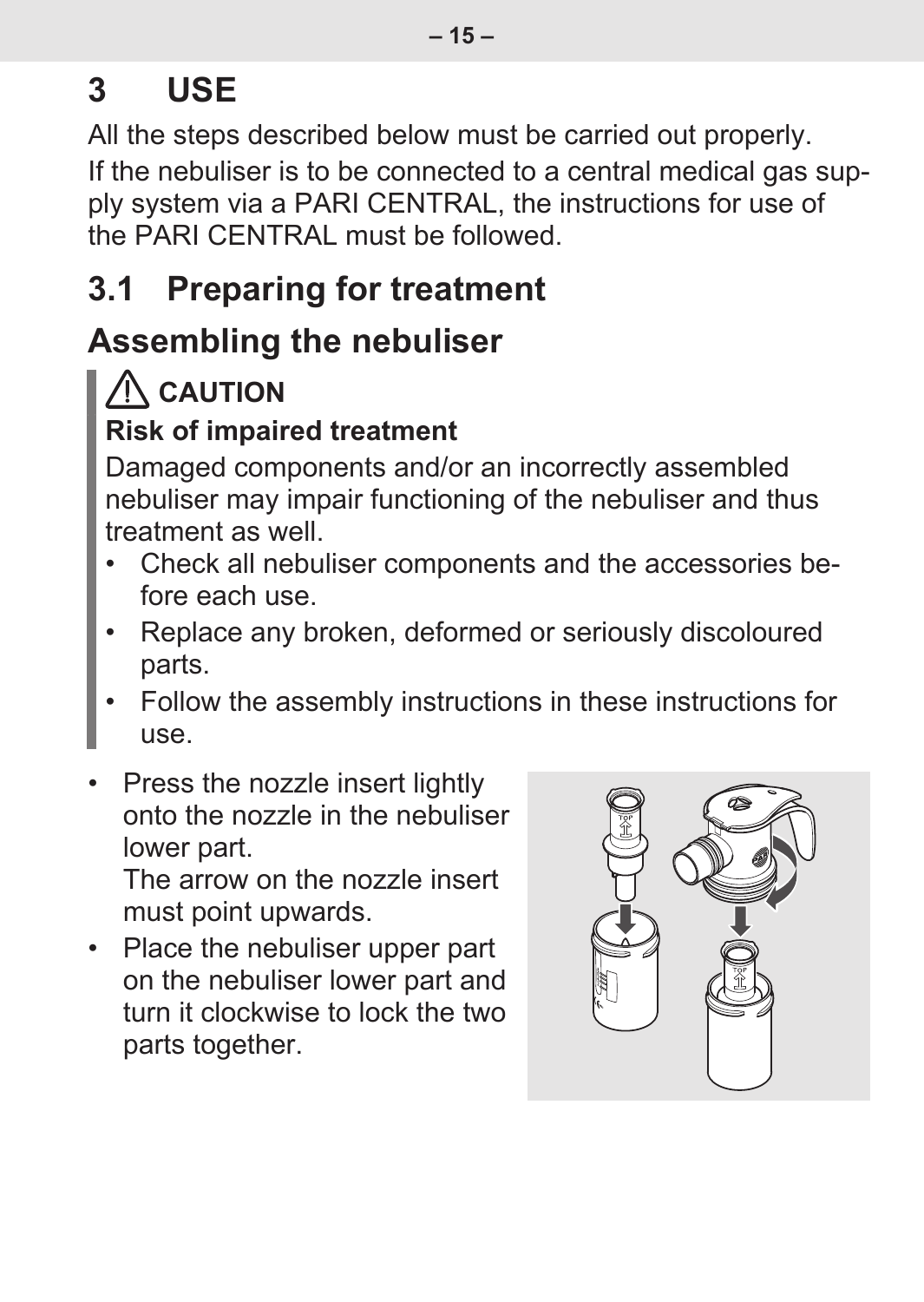• Attach the connection tubing to the nebuliser.



18

#### **Or:**

- Attach the LC interrupter to the nebuliser.
- Insert the connection tubing in the air inlet on the side of the LC interrupter.

#### *Using the mouthpiece*

• Fit the mouthpiece onto the nebuliser.



#### *Using accessories*

Information on assembling accessories is included in the instructions for use of the respective accessory $^3$ .

<sup>3)</sup> Instructions for use of accessories are included with the respective accessory. They can also be ordered from the manufacturer or distributor.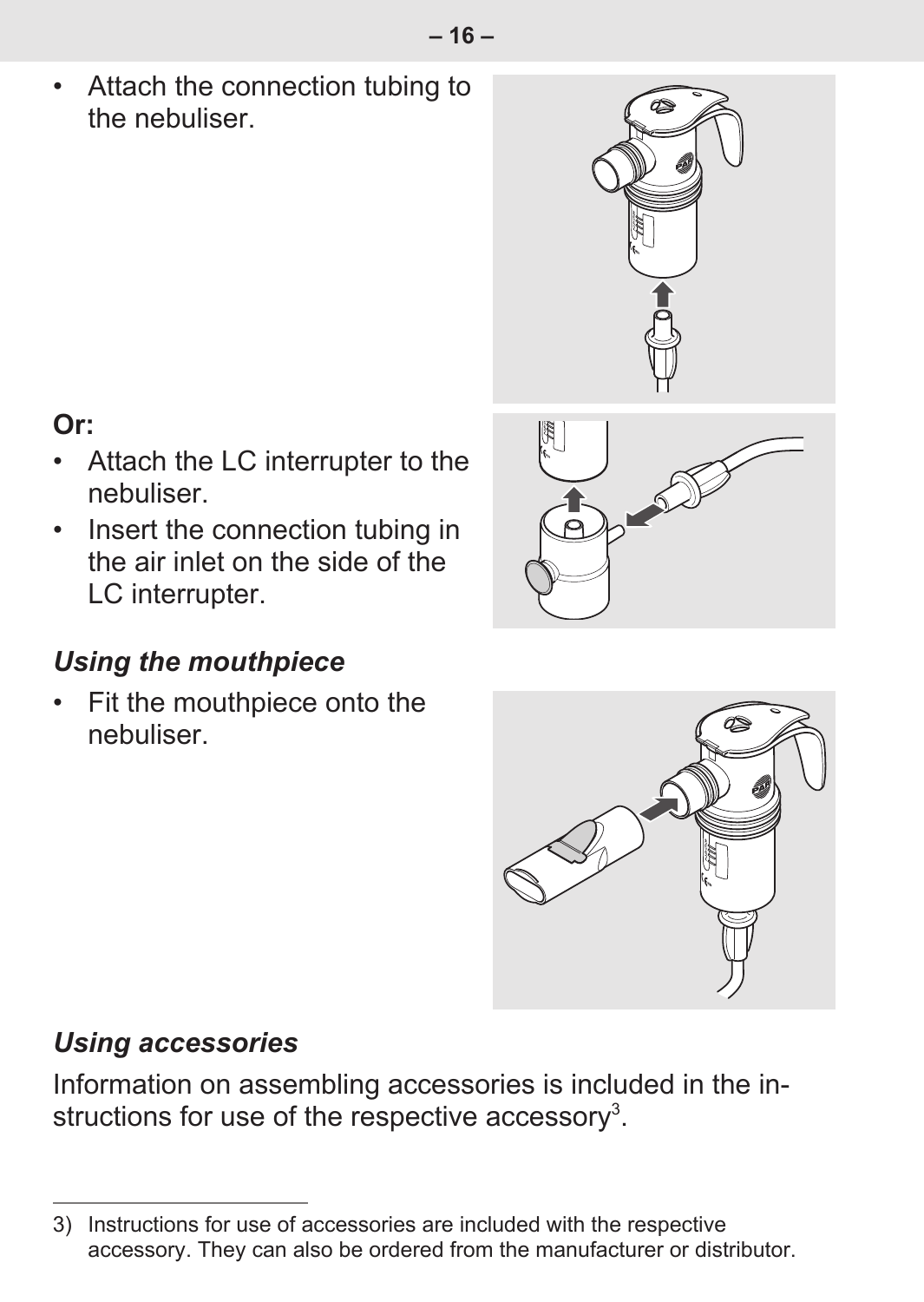# **Filling the nebuliser**

### *NOTE*

#### **Nebuliser lid might break off**

If the cap is twisted in the wrong direction, it may break off. The nebuliser will then be unusable and irreparable.

- Never move the lid except in the direction allowed by the hinge.
- Insert the nebuliser in the holder on the compressor intended for this purpose.
- Open the nebuliser lid by pressing your thumb against the underside of the lid.
- Pour the required quantity of inhalation solution into the top of the nebuliser.

Be sure to follow the instructions regarding the minimum and maximum fill volumes [\[see: General nebuliser data,](#page-35-2) [page 36\].](#page-35-2) If the nebuliser contains too little or too much liquid, the nebulisation and consequently the therapy will be less effective.



• Close the nebuliser lid. Make sure that the lid snaps into place.

#### *If several inhalation solutions are to be used one after the other:*

- Rinse the nebuliser out with drinking water between the individual applications.
- Shake excess water out of the nebuliser.
- Fill the nebuliser with the next inhalation solution as described.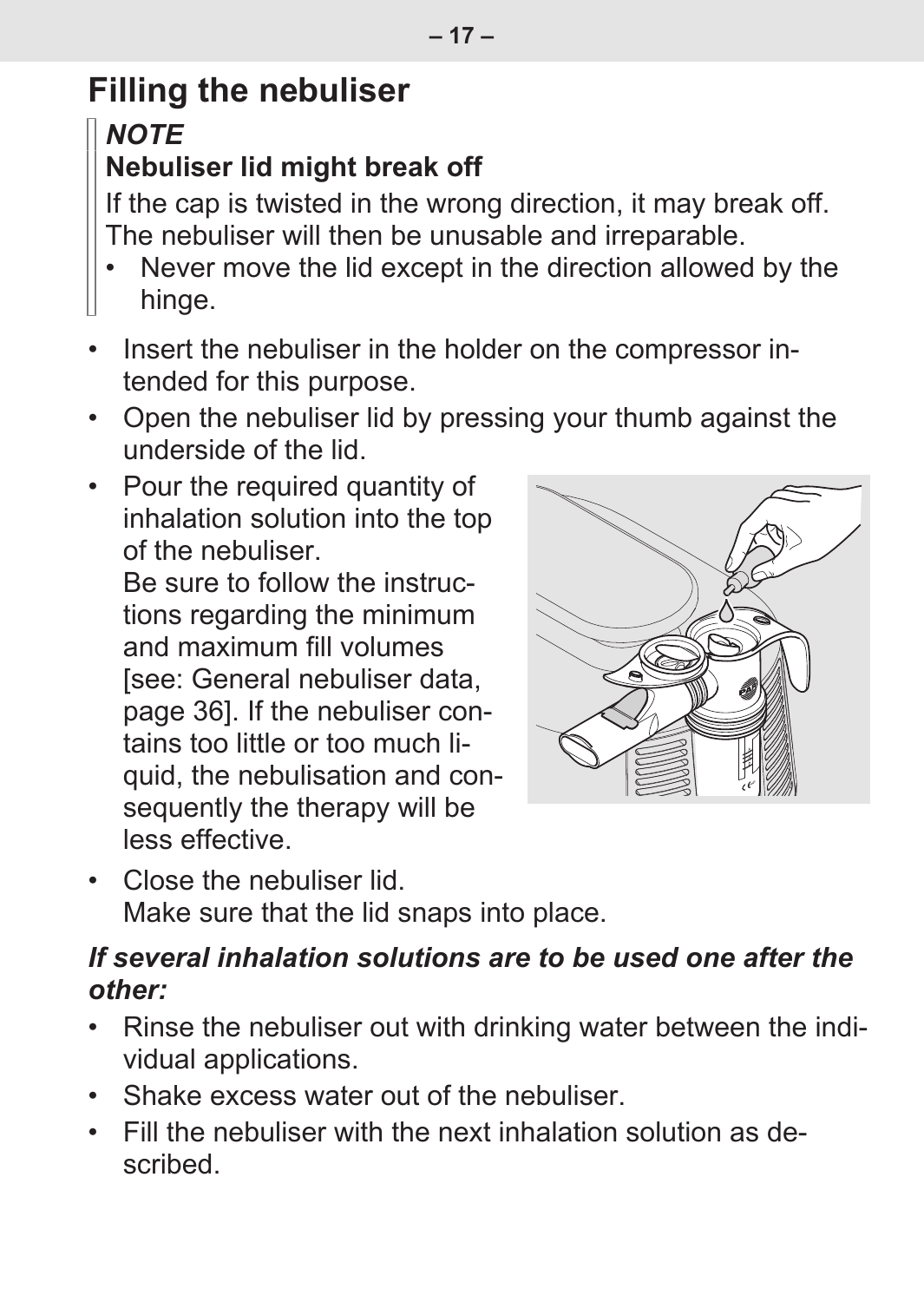### <span id="page-17-0"></span>**3.2 Performing treatment**

**All the safety instructions and warnings in these instructions for use must have been read and understood before any treatment is carried out.**

*Always hold the nebuliser upright during treatment.*

- If necessary, use the tubing adapter to connect the connection tubing and the compressor.
- **DANGER! Life-threatening situation if tubes are mixed up!** If tubing systems for other devices are present close by (e.g., for infusions), check carefully to ensure that the other end of the connection tubing connected to the com-



pressor is connected to the nebuliser. Otherwise, there is a danger that different connection options may be confused with each other.

Push the connection tubing of the nebuliser with a slight twist into the compressor's air connection.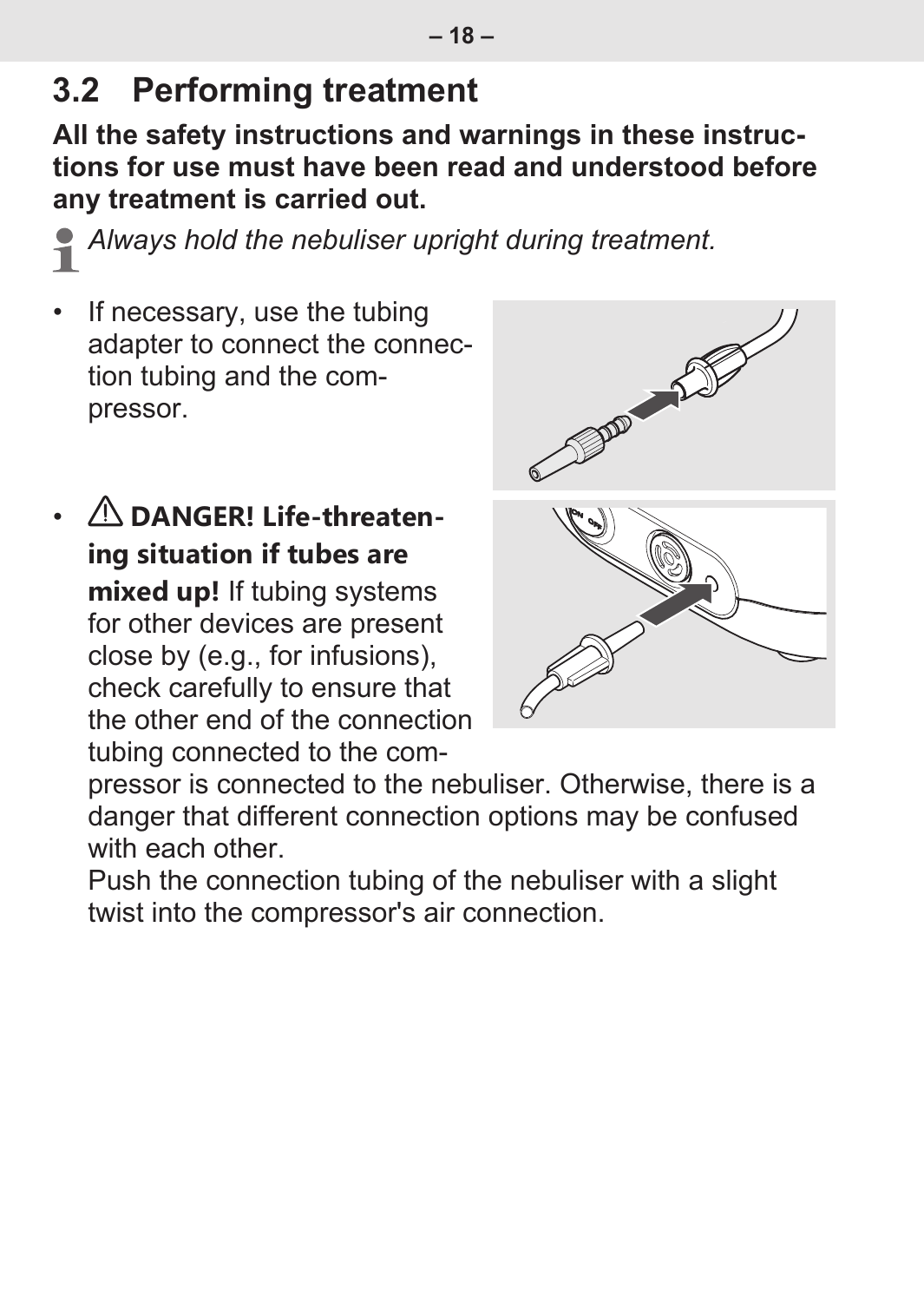- Take the nebuliser out of its holder on the compressor and hold it upright.
- Verify that all parts are firmly connected to each other.

•  **DANGER! Life-threatening situation from electrocution if there is a device fault!** Switch the compressor off immediately, and disconnect the power plug from the mains socket if a fault is suspected (e.g., if the device is dropped, or there is a smell of burning plastic). If there is a device



fault, there may be a risk of contact with live parts. This in turn may lead to an electric shock.

Switch the compressor on by shifting the on/off switch to "ON".

• Check that an aerosol is being generated (a fine mist is escaping from the nebuliser) before you begin the treatment.

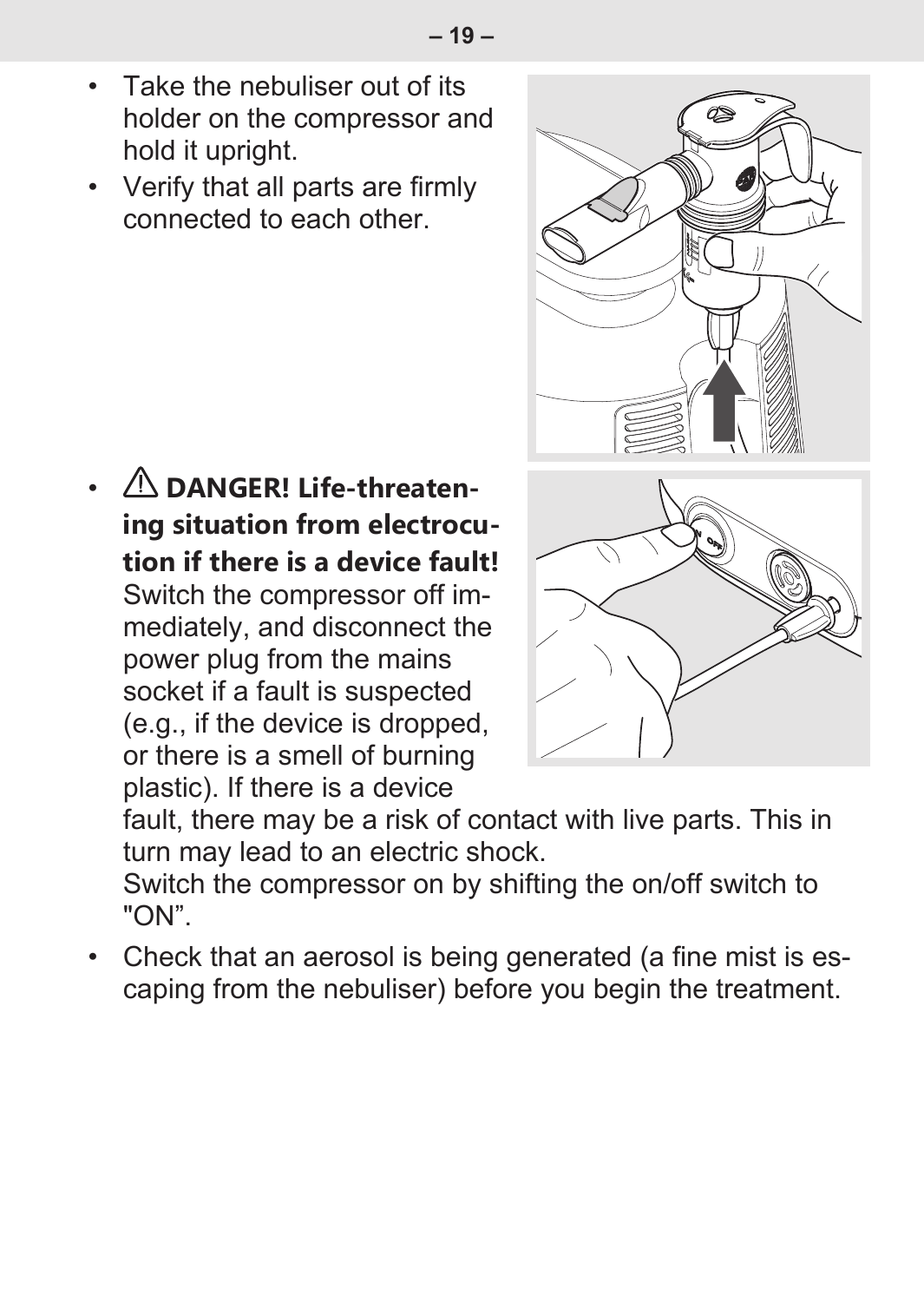#### *Information about the PIF-Control System:*

*The PARI PIF-Control System in the nebuliser upper section is designed to help the patient learn a slow, controlled inhalation technique. This improves uptake of the active agent in the lower airways.*

*If the patient breathes in too quickly, the inflow of air is reduced, and this increases the resistance when inhaling.*



*If you feel increased resistance when inhaling during the treatment, proceed as follows:*

- *Breathe out.*
- *Breathe in again slowly. Try to breathe in slowly enough that you no longer feel increased resistance.*

### **Inhaling with the mouthpiece**

- Sit in an upright position and relax.
- Hold the mouthpiece between your teeth and enclose it with your lips.
- Breathe in as slowly and deeply as possible through the mouthpiece, and out again calmly.
- Carry out the inhalation treatment until the noise in the nebuliser changes.
- *Some residual fluid will remain in the nebuliser after the end of the treatment.*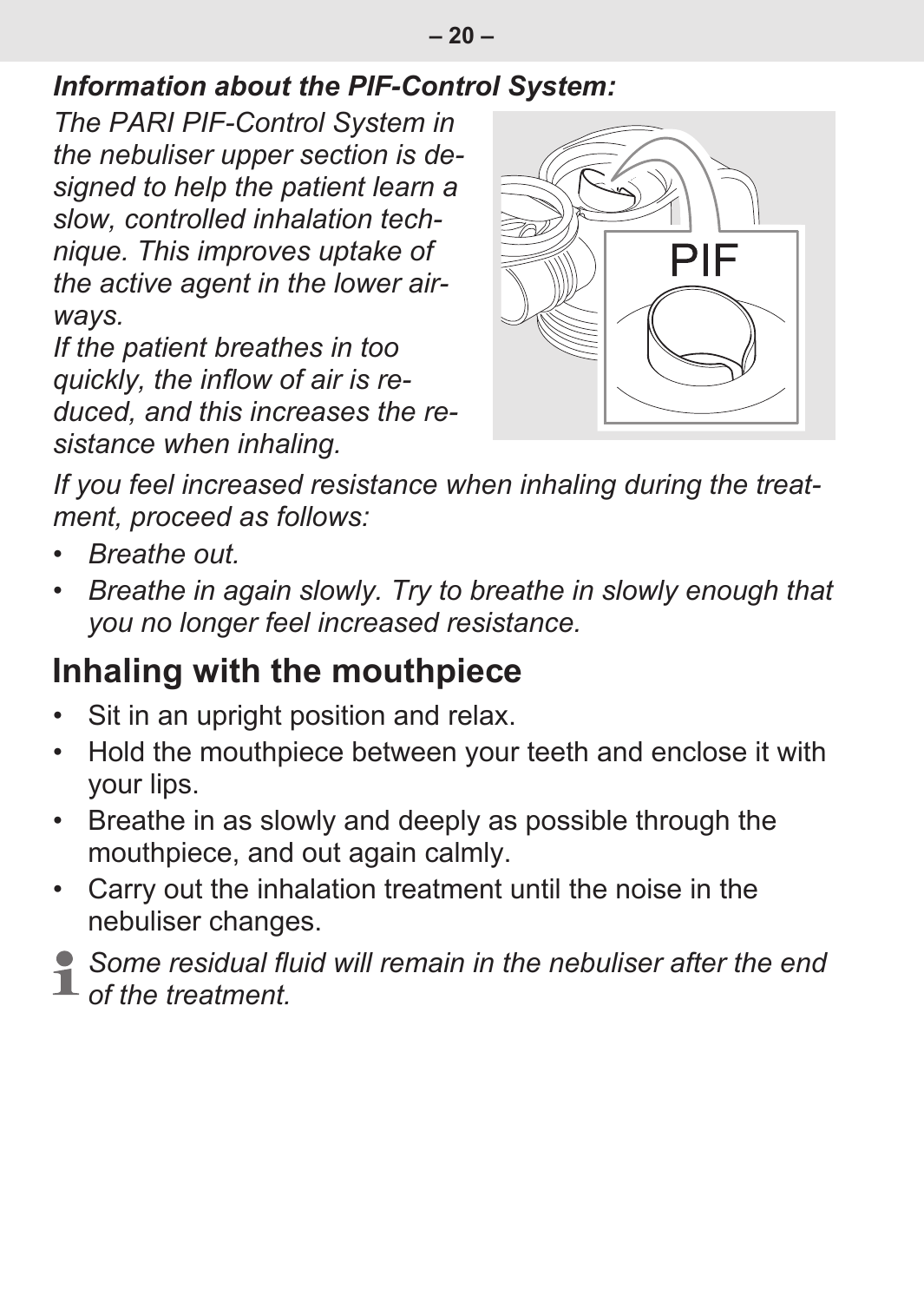## **Using the LC interrupter**

If the LC interrupter is attached, aerosol is not generated until the interrupter button is pressed. Proceed as follows to inhale and to interrupt aerosol generation when breathing out:

• Press the interrupter button to generate aerosol. *Info: If the button cannot be pressed, it is locked and the LC interrupter has been set for permanent nebulising. In this case, unlock the interrupter button by turning it counterclockwise as far as it will go.*



• Release the button to interrupt aerosol generation.

If you want to use the permanent nebulising function even with the LC interrupter fitted:

- Turn the interrupter button clockwise as far as it will go.
- $\rightarrow$  The aerosol is generated permanently (**permanent nebulising**).



### **Inhaling with accessories**

Inhalation with accessories (e.g., masks) is described in the instructions for use of the respective accessory.

## <span id="page-20-0"></span>**3.3 Ending the treatment**

To end the treatment, proceed as follows:

- Switch the compressor off by shifting the on/off switch to "OFF".
- Place the nebuliser back in the holder on the compressor.
- Disconnect the power plug from the mains socket.
- *Complete disconnection from the mains is only certain when the power plug has been unplugged from the socket.*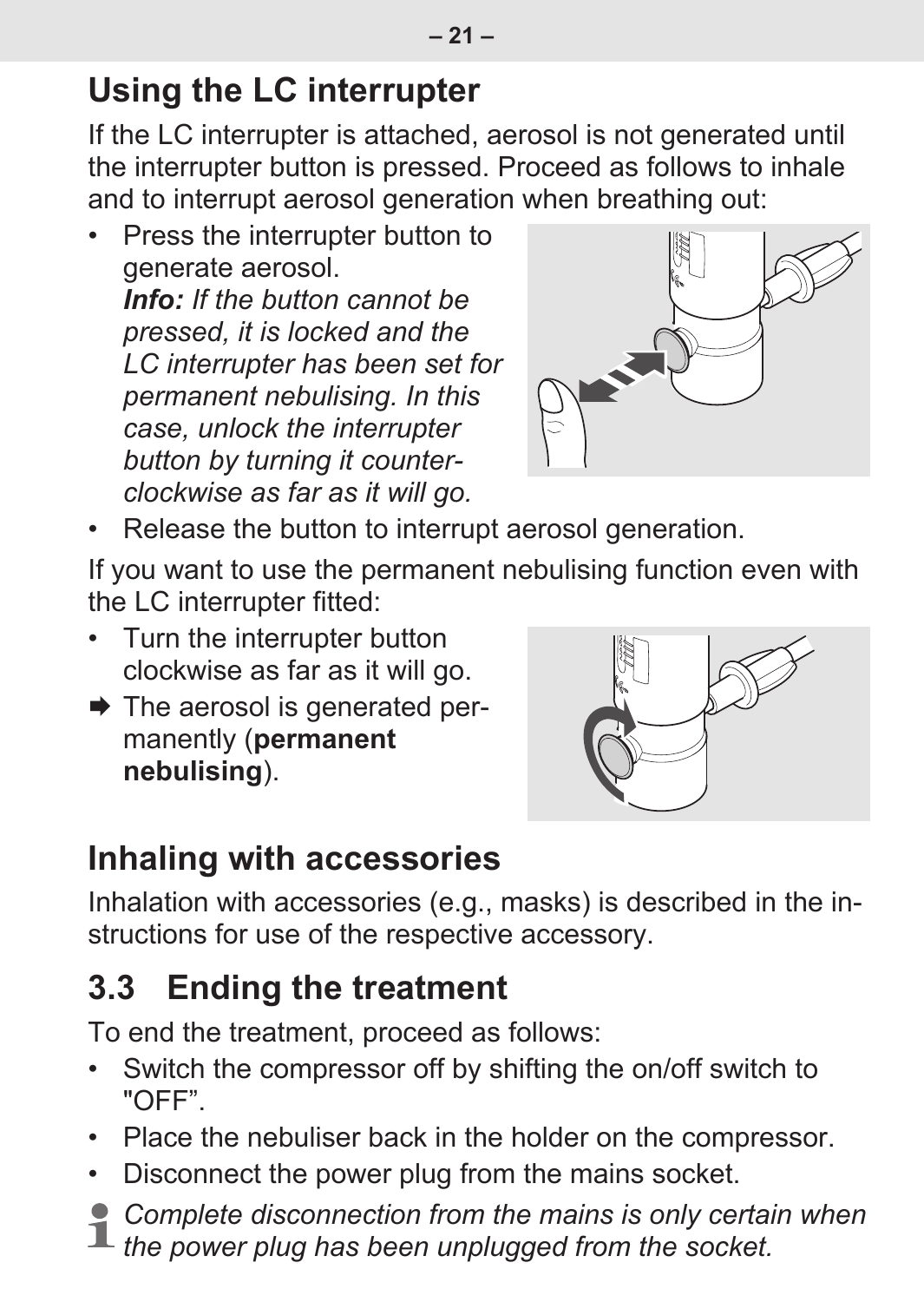### <span id="page-21-0"></span>**4 REPROCESSING IN A HOME ENVIRONMENT**

The product components must be cleaned thoroughly immediately after each application and disinfected at least once a week.

The connection tubing cannot be cleaned or disinfected.

Dry the connection tubing after each use [\[see: Care of the con](#page-25-0)[nection tube, page 26\]](#page-25-0).

The maximum operating life of the connection tubing is 1 year.

# <span id="page-21-1"></span>**4.1 Reprocessing cycles**

| <b>Nebuliser</b> | $\left  - \right $ Clean immediately after every use |
|------------------|------------------------------------------------------|
|                  | $\left  - \right $ Disinfect once per week           |

### <span id="page-21-2"></span>**4.2 Processing limits**

| Nebuliser and accessories. | 300 processing cycles, |
|----------------------------|------------------------|
| disinfection               | max. 1 year            |

## <span id="page-21-3"></span>**4.3 Preparation**

- Remove the tube from the nebuliser.
- Pull the mouthpiece off the nebuliser.
- Make sure that all residual volume is removed from the nebuliser.
- Dismantle the nebuliser into all individual parts.
- Carefully pull the blue exhalation valve out of the slot in the mouthpiece. The exhalation valve must still be attached to the mouthpiece.

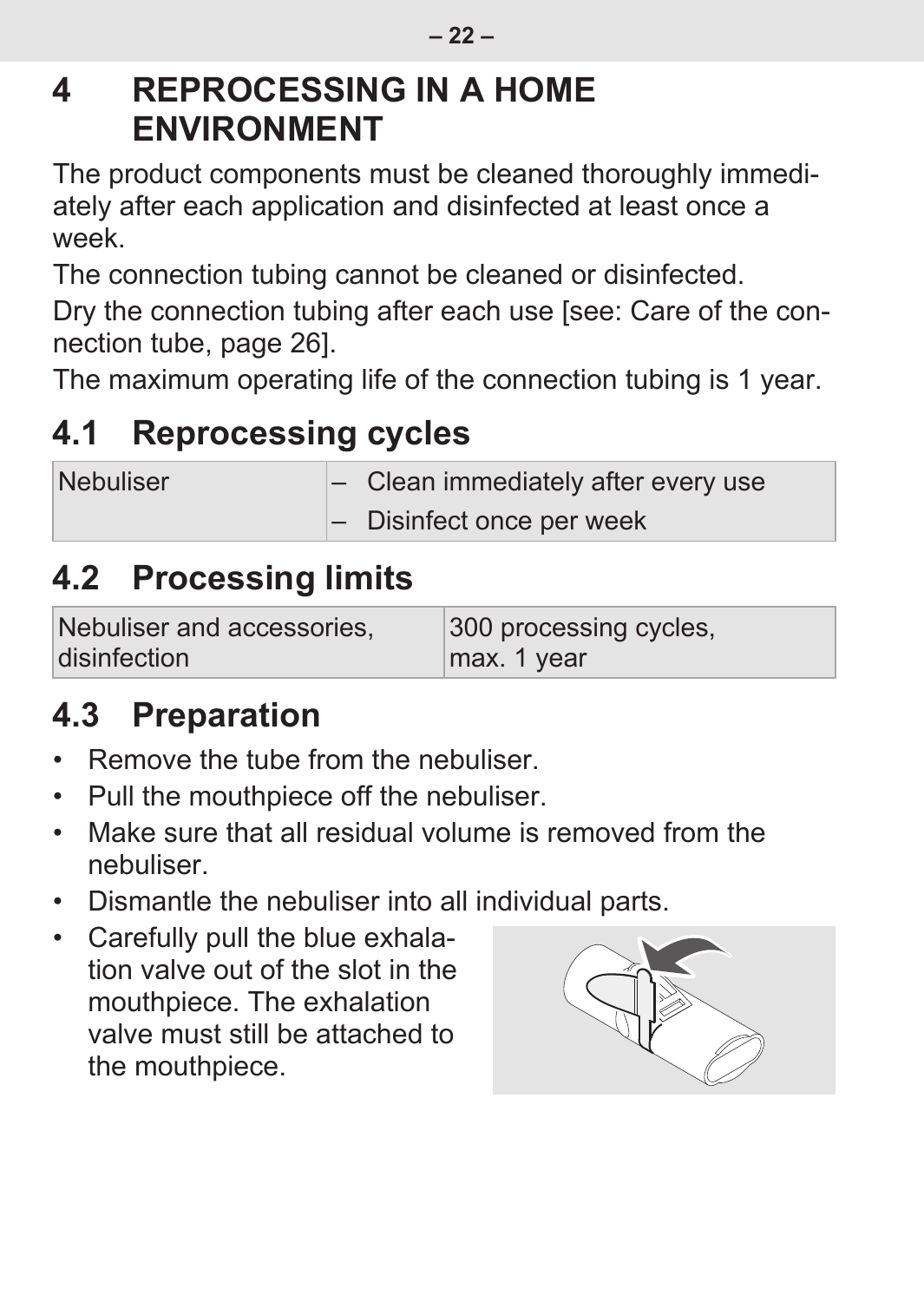# <span id="page-22-0"></span>**4.4 Cleaning**

# **Precleaning**

All individual parts must be precleaned immediately after use. EQUIPMENT:

– Drinking water temperature of about 15 °C PROCEDURE:

• Rinse all parts used for 2 minutes in running drinking water.

# **Manual cleaning**

EQUIPMENT:

- Drinking water with a temperature of at least 40 °C
- $-$  Standard commercial washing-up liquid<sup>4</sup>
- Receptacle with at least 3 l capacity

### PROCEDURE:

- Add about 1 teaspoonful washing-up liquid to 3 l warm drinking water.
- Place all the parts in the washing-up water. Application time: 5 minutes



- Occasionally move the parts back and forth.
- In case of visible soiling, use a medium-soft brush (e.g. a toothbrush) which is used exclusively for this purpose.

#### RINSING:

• Rinse all individual parts thoroughly under running drinking water at approx. 15 °C for 3 minutes.

### DRYING:

- Shake the water out of all of the parts.
- Place all parts on a dry, clean and absorbent surface, and allow them to dry completely.

<sup>4)</sup> Validated with Palmolive®.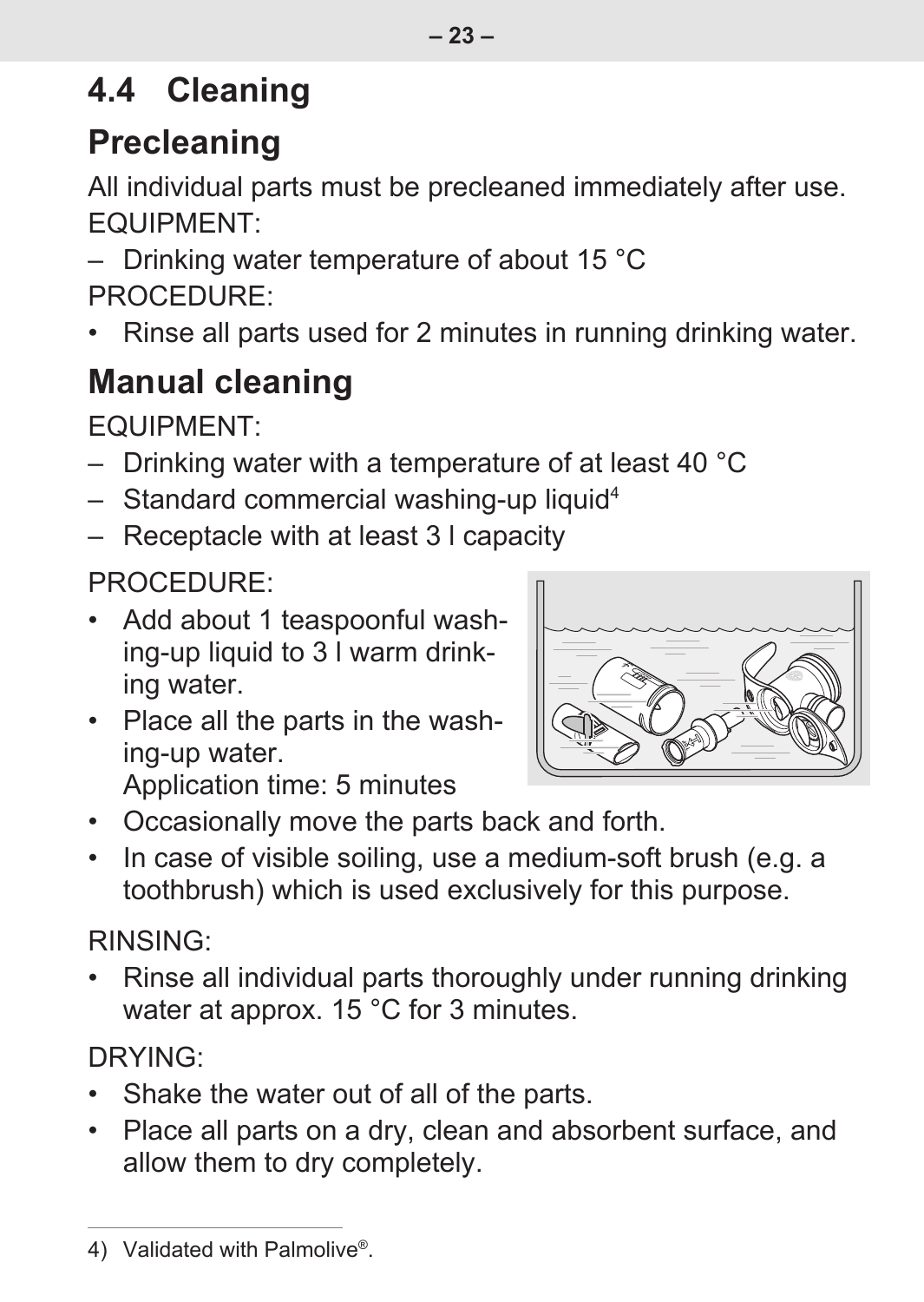### **In the dishwasher**

The individual parts can be cleaned in a standard household dishwasher provided it is connected to a mains water supply of drinking water quality.

To ensure safety when handling the cleaning agent used, follow the corresponding instructions for use, particularly the accompanying safety instructions.

PROCEDURE:

*Do not clean the individual components together with very dirty dishes.*

- Place all components in the crockery basket so that no water can collect in them.
- Select a program with at least 50 °C. DRYING:

Ensure that there is no residual moisture remaining in the components. If necessary:

- Shake the water out of all of the parts.
- Place all parts on a dry, clean and absorbent surface, and allow them to dry completely.

# <span id="page-23-0"></span>**4.5 Disinfecting**

Disinfect all individual parts after cleaning. Only components that have been cleaned can be disinfected effectively.

The validated disinfection procedures are described below.

## **In boiling water**

EQUIPMENT:

- Clean cooking pot
- Drinking water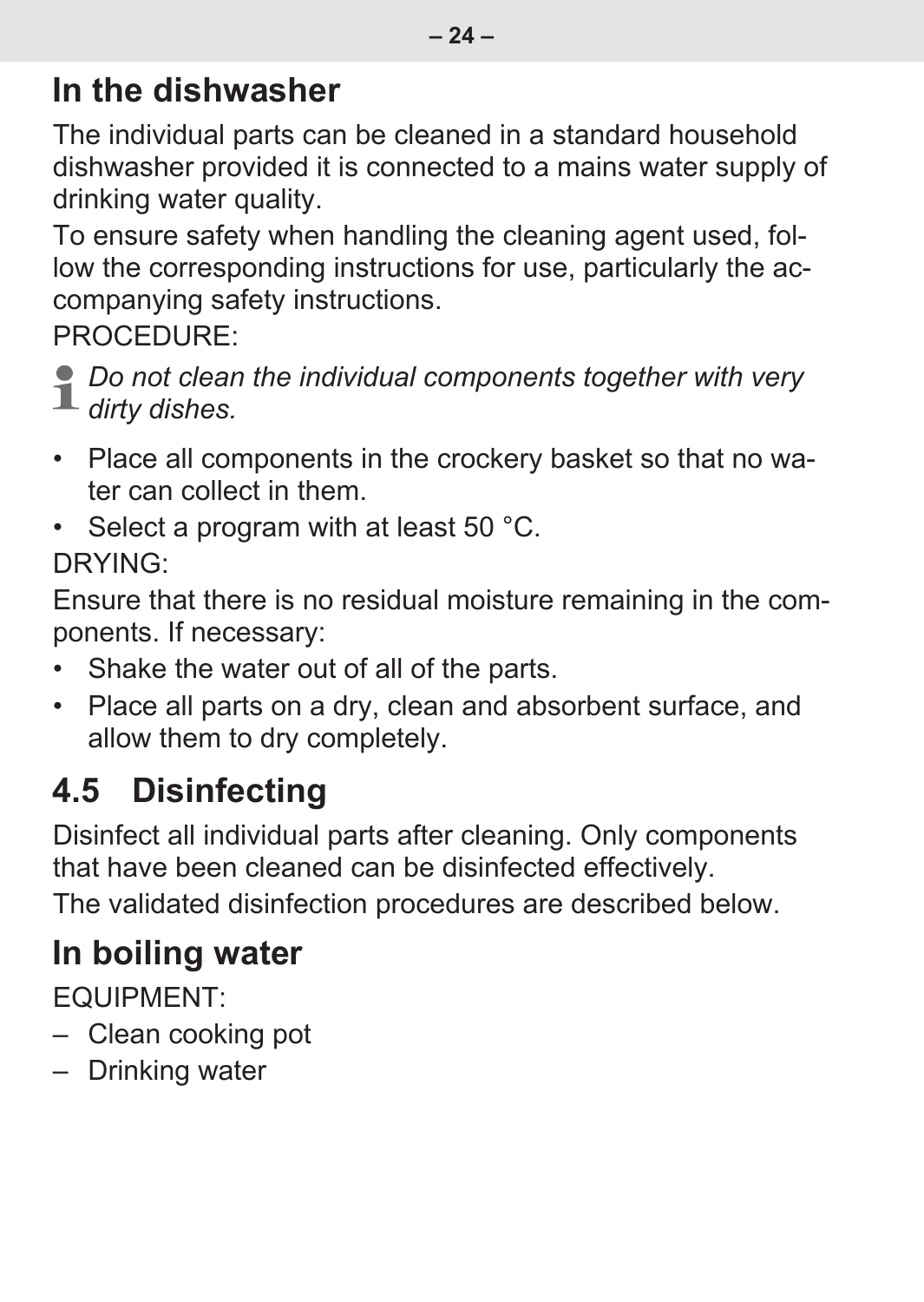#### PROCEDURE:

## **CAUTION**

#### **Risk of infection due to moisture**

Moisture encourages the growth of bacteria.

- Remove all parts from the pot as soon as the disinfection process is finished and allow them to dry.
- Place all the individual parts in water at a rolling boil for at least 5 minutes. **NOTE! Risk of damage to plastic parts!** Plastic will melt if it comes into contact with the hot base of the pot. Make sure there is enough water in the pot to prevent the individual parts from touching the pot base.

DRYING:

- Shake the water out of all of the parts.
- Place all parts on a dry, clean and absorbent surface, and allow them to dry completely.

### **Using a standard thermal disinfector for baby bottles (not a microwave oven)**

EQUIPMENT:

– Thermal disinfector with a runtime of at least 6 minutes.

PROCEDURE:

# **CAUTION**

#### **Risk of infection due to inadequate disinfection**

Inadequate disinfection encourages the growth of bacteria and thus increases the risk of infection.

- Make sure that the disinfector is clean and operating properly before every disinfection process.
- Allow the disinfection to continue until the disinfector switches off automatically or the minimum disinfection time stated in the instructions for use of the disinfector has elapsed. Do not switch the device off prematurely.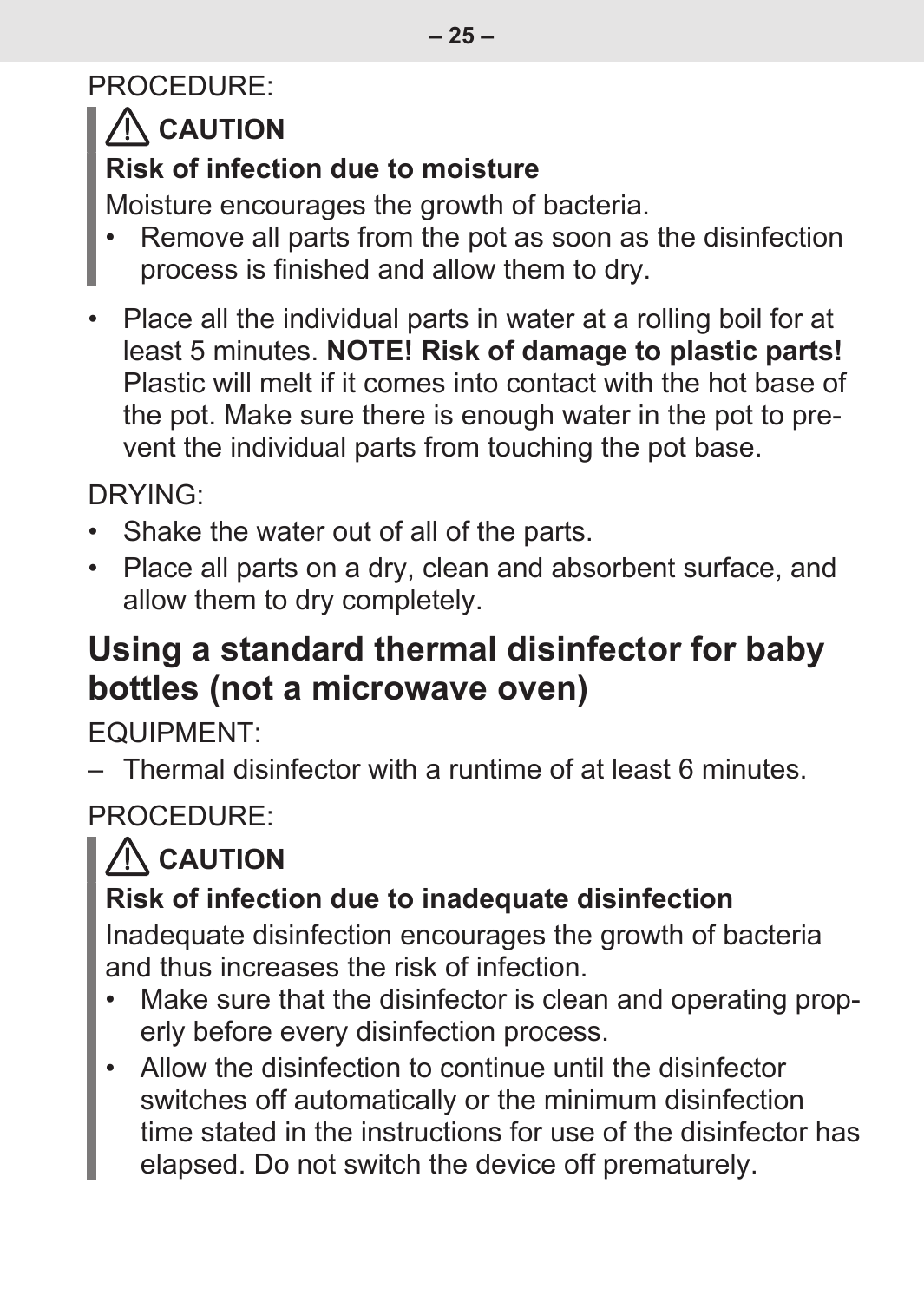# **CAUTION Risk of infection due to moisture**

Moisture encourages the growth of bacteria.

• Remove all parts from the disinfector as soon as the disinfection process is finished and allow them to dry.

Regarding the performance of the disinfection, the duration of the disinfection procedure and the quantity of water required, follow the instructions for use of the disinfector you are using. DRYING:

• After the disinfection process is complete, place all parts on a dry, clean and absorbent surface and allow them to dry completely. Or leave all individual parts in the closed thermal disinfector for max. 24 hours until the next use.

## <span id="page-25-0"></span>**4.6 Care of the connection tube**

Dry the connection tube after every inhalation session:

- Connect the connection tube to the compressor.
- Switch on your compressor.
- Let the compressor continue to run until all the moisture in the tube has been removed.

## <span id="page-25-1"></span>**4.7 Inspecting**

Inspect all product components after each cleaning and disinfection. Replace any broken, deformed or seriously discoloured parts.

# <span id="page-25-2"></span>**4.8 Drying**

After each cleaning and disinfection, place all product components on a dry, clean and absorbent surface and let them dry completely.

# <span id="page-25-3"></span>**4.9 Storage**

Store this product as described below:

• Wrap all individual components in a clean, lint-free cloth (e.g. a tea towel).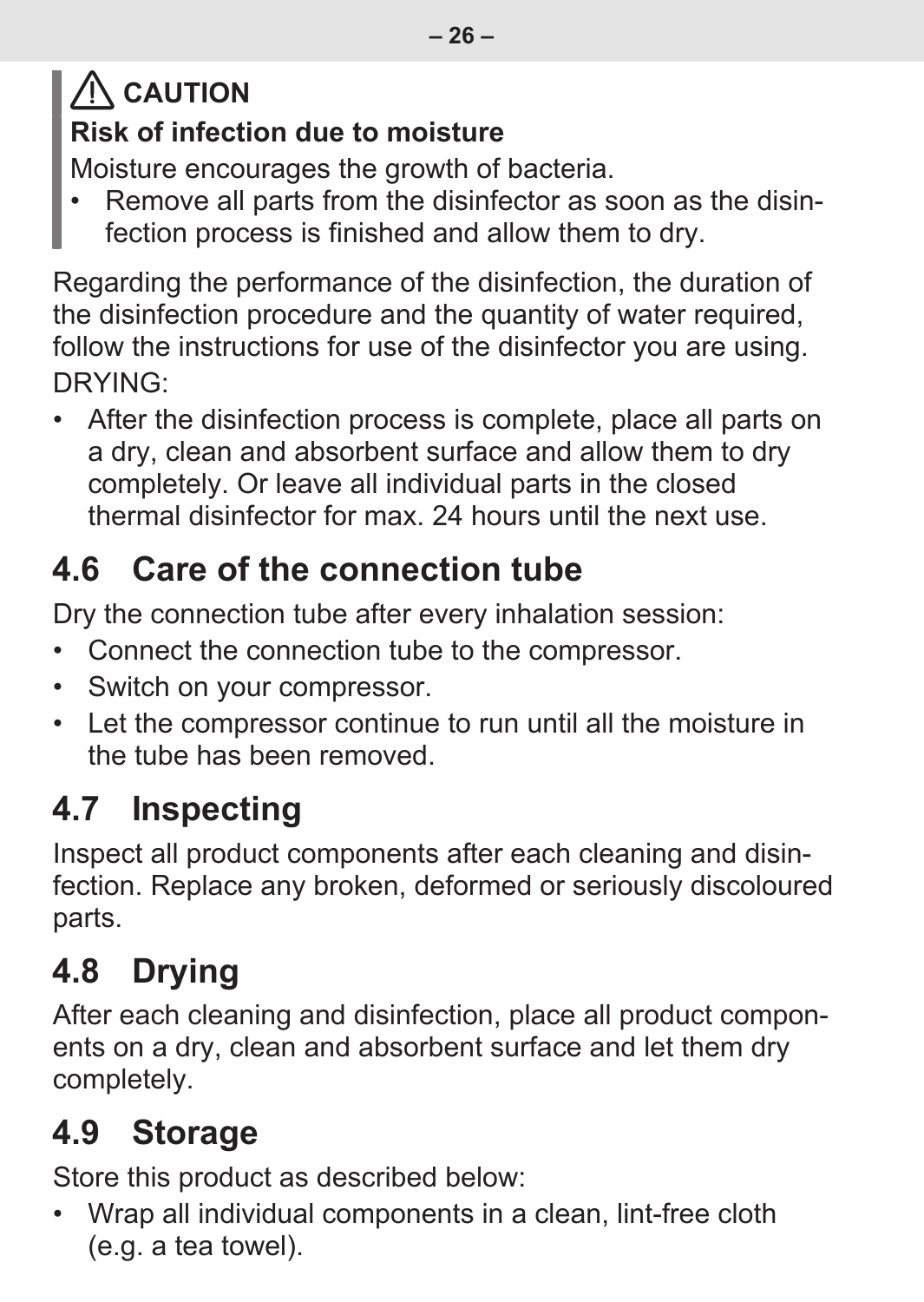• Store all individual components in a dry, dust-free place.

### <span id="page-26-0"></span>**5 REPROCESSING IN PROFESSIONAL HEALTH INSTITUTIONS**

Dry the connection tubing after each use [\[see: Connection](#page-34-0) [tubing, page 35\].](#page-34-0)

### <span id="page-26-1"></span>**5.1 Reprocessing cycles**

### **Single patient use**

| Nebuliser without                          | $\sim$ Clean immediately after every use |
|--------------------------------------------|------------------------------------------|
| connection tubing and<br>accessories (e.g. | $\mathsf{I}$ Disinfect once a week       |
| mask)                                      |                                          |

### **Before a change of patients**

| Nebuliser without<br>connection tubing with<br>accessories (e.g. mask) | $\left  - \right $ Cleaning           |
|------------------------------------------------------------------------|---------------------------------------|
|                                                                        | $-$ Disinfection                      |
|                                                                        | $-$ Sterilisation                     |
| Connection tubing                                                      | Mechanical cleaning with disinfection |

### <span id="page-26-2"></span>**5.2 Processing limits**

| Nebuliser and accessories, | 300 processing cycles.                 |
|----------------------------|----------------------------------------|
| disinfection               | max. 1 year                            |
| Nebuliser and accessories. | 100 processing cycles,                 |
| sterilisation              | max. 1 year                            |
| Connection tubing          | 50 reprocessing cycles,<br>max. 1 year |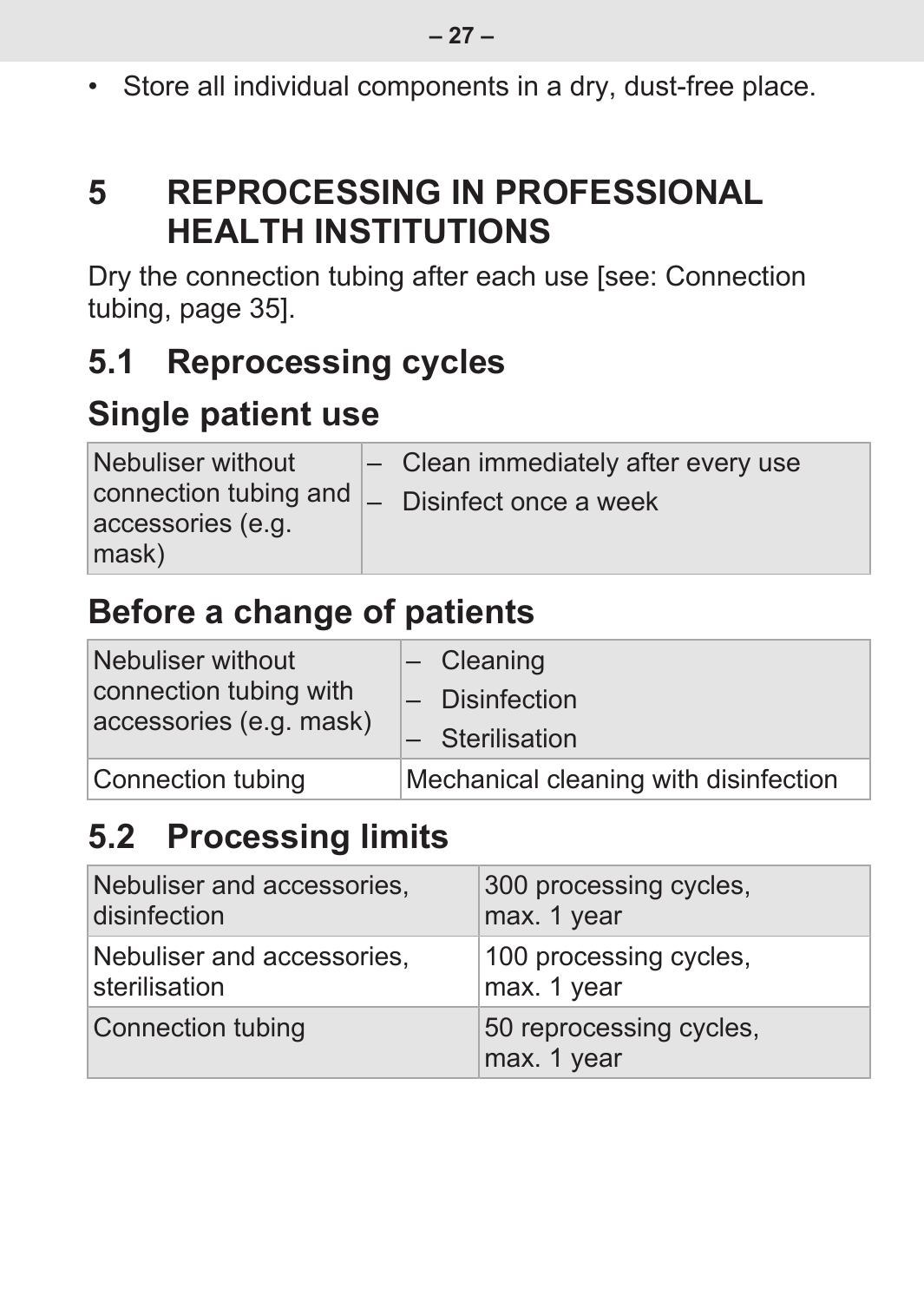### <span id="page-27-0"></span>**5.3 Nebuliser**

## **Separated parts for processing**

## **CAUTION**

#### **Risk of infection due to cross-contamination in the case of a change in patients**

If a product is used for more than one patient, there is a risk that germs may be transmitted from one patient to the next.

- Clean, disinfect and sterilise all separated parts before every patient change.
- Replace the connection tubing or carry out mechanical cleaning and disinfection of the connection tubing [\[see: Connection tubing, page 35\].](#page-34-0)

All components of a PARI nebuliser and the PARI accessories used can be cleaned, disinfected and sterilised according to the procedures described below.

The connection tubing and elastic band of the mask must be treated separately.

### **Preparation**

Dismantle the inhalation device into its individual parts.

## **Precleaning**

All individual parts must be precleaned immediately after use. EQUIPMENT:

– Drinking water temperature of about 15 °C PROCEDURE:

• Rinse all parts used for 2 minutes in running drinking water.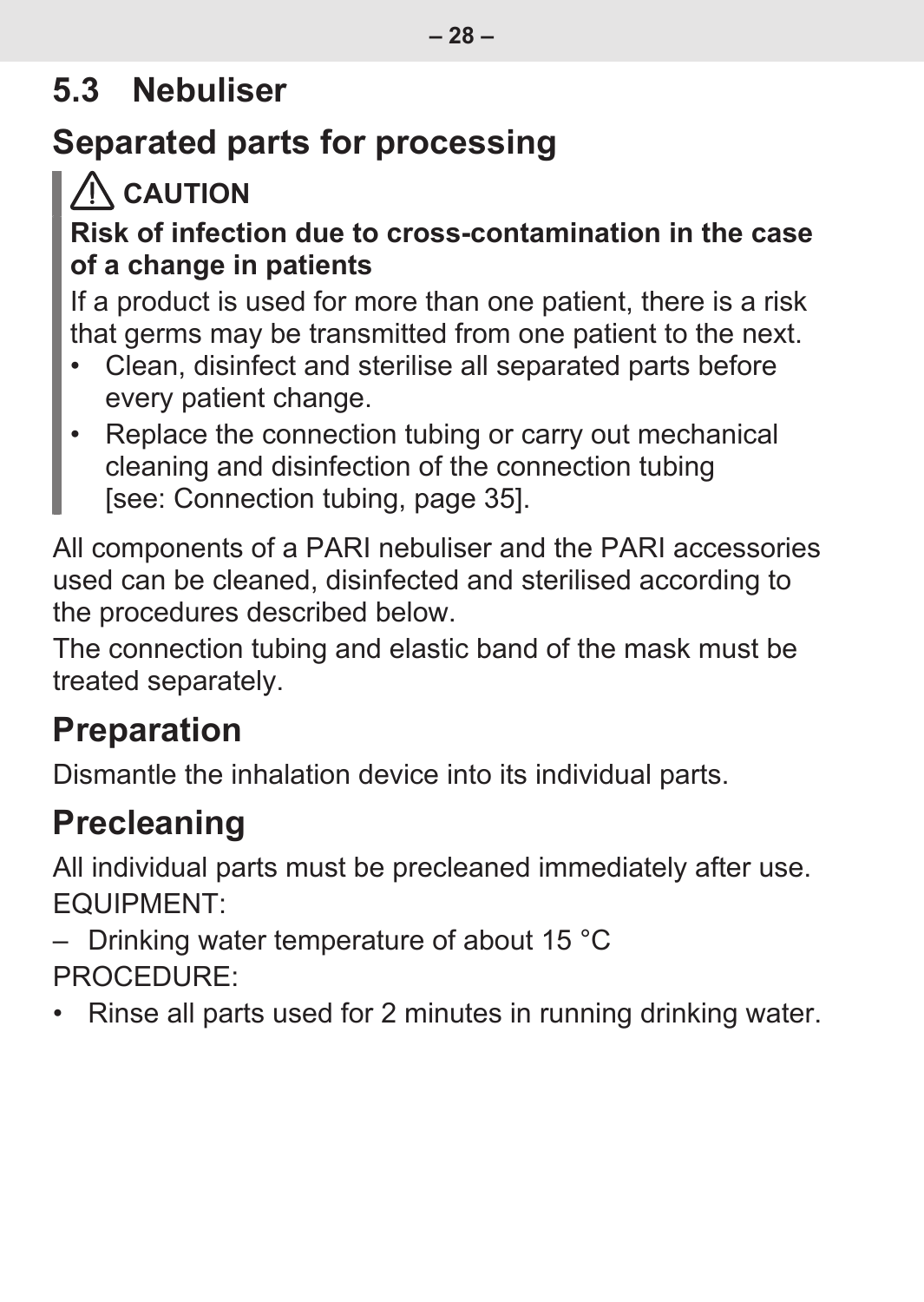## **Cleaning and disinfecting**

#### *Manual cleaning*

#### EQUIPMENT

The method has been validated in Europe using:

- pH-neutral, enzymatic cleaner: Bode Bomix® plus (concentration: 0.1%)
- Drinking water temperature of about 15 °C
- Application time: 10 minutes

PROCEDURE:

# **CAUTION**

#### **Risk of infection due to growth of bacteria**

Inadequate disinfection encourages the growth of bacteria and thus increases the risk of infection.

- Observe the mixing proportions indicated and the specified treatment time.
- Ensure that all components are completely submerged in the solution for the whole of the treatment time. There must not be any air pockets or bubbles.
- Clean all individual parts with a solution prepared according to the manufacturer's instructions. In case of visible soiling, use a medium-soft brush (e.g. a

toothbrush) which is used exclusively for this purpose.

*If the recommended application period is exceeded signi-* $\blacksquare$  ficantly, the plastic parts may take on the smell of the me*dium used.*

#### RINSING:

• Rinse all individual parts thoroughly under running drinking water at approx. 15 °C for 3 minutes.

DRYING:

- Shake the water out of all of the parts.
- Place all parts on a dry, clean and absorbent surface, and allow them to dry completely.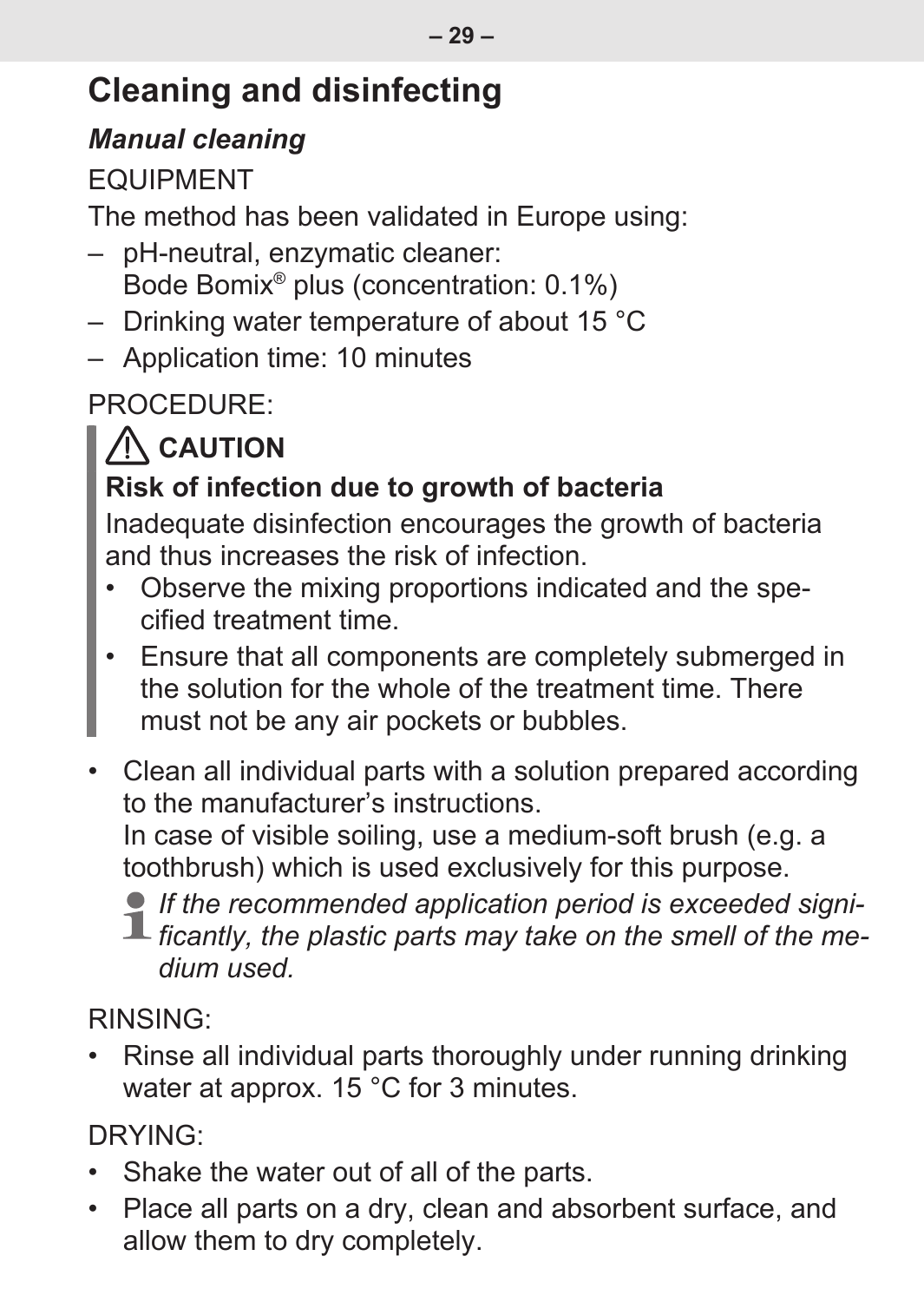Cleaning and disinfection can be carried out in a single cycle using a chemical preparation process.

To ensure safety when handling chemicals, follow the instructions for use of the disinfectant.

| Mechanical<br>cleaning with<br>disinfection: | EQUIPMENT:<br>The method has been validated in Europe using:<br>- Alkaline cleaning agent:<br>Dr. Weigert neodisher® MediClean forte (con-<br>centration: 0.5%)<br>- Deionised water                      |  |  |  |
|----------------------------------------------|-----------------------------------------------------------------------------------------------------------------------------------------------------------------------------------------------------------|--|--|--|
|                                              | - Cleaning and disinfection device:<br>Steelco DS800 in conformance with<br>DIN EN ISO 15883-1 and 15883-2                                                                                                |  |  |  |
|                                              | <b>Info:</b> If a different alkaline cleaning agent is<br>used, it may also be necessary to use a<br>neutralising agent. Follow the recommendations<br>of the manufacturer of the chemical.<br>PROCEDURE: |  |  |  |
|                                              | Programme for cleaning and disinfecting<br>according to manufacturer's instructions.<br>DRYING:                                                                                                           |  |  |  |
|                                              | Ensure that there is no residual moisture<br>remaining in the components.                                                                                                                                 |  |  |  |
|                                              | • Shake the water out of all of the parts.                                                                                                                                                                |  |  |  |
|                                              | Place all parts on a dry, clean and absorbent<br>٠<br>surface and allow them to dry completely.                                                                                                           |  |  |  |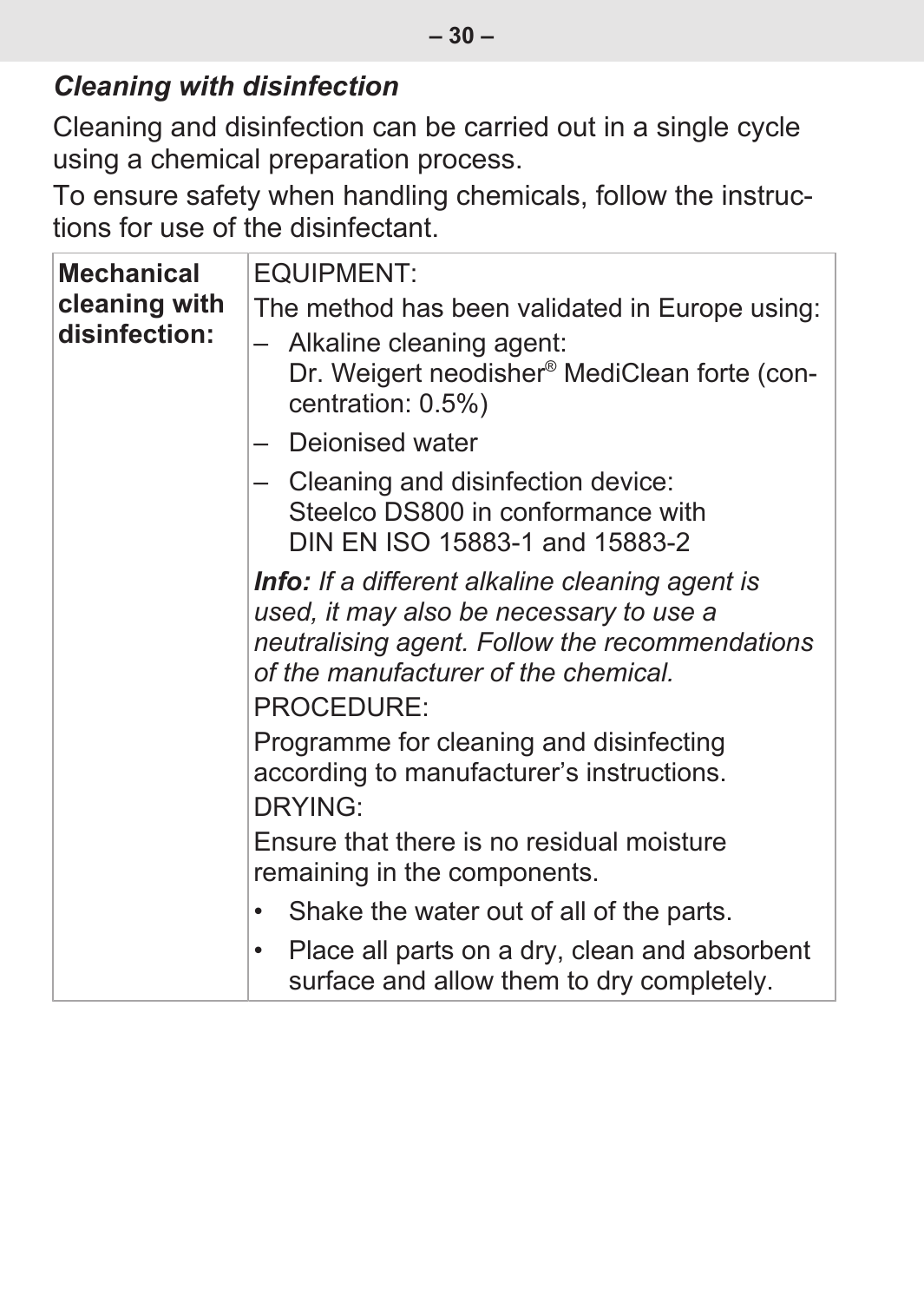| Chemical                       | EQUIPMENT:                                                                                                                                                                                                                                                                                    |  |  |
|--------------------------------|-----------------------------------------------------------------------------------------------------------------------------------------------------------------------------------------------------------------------------------------------------------------------------------------------|--|--|
| cleaning with<br>disinfection: | The method has been validated in Europe using:<br>Aldehyde-free instrument disinfectant: Bode<br>Bomix <sup>®</sup> plus (concentration: 2%)<br>Active agent basis: Quaternary ammonium<br>compound                                                                                           |  |  |
|                                | Drinking water at approx. 15 °C<br>-                                                                                                                                                                                                                                                          |  |  |
|                                | Application time: 5 minutes                                                                                                                                                                                                                                                                   |  |  |
|                                | PROCEDURE:                                                                                                                                                                                                                                                                                    |  |  |
|                                | Clean and disinfect the individual parts in a<br>single work step with a solution prepared ac-<br>cording to the manufacturer's instructions.<br><b>Info:</b> If the recommended treatment time is<br>exceeded significantly, the plastic parts may<br>take on the smell of the disinfectant. |  |  |
|                                | RINSING:                                                                                                                                                                                                                                                                                      |  |  |
|                                | CAUTION! Disinfectant residues can<br>cause allergic reactions or irritation of the mu-<br>cous membrane. Rinse off all parts thoroughly<br>in running drinking water at about 15 $^{\circ}$ C for 3<br>minutes.                                                                              |  |  |
|                                | Dispose of the used solution (the diluted solu-<br>٠<br>tion can be disposed of down the drain).                                                                                                                                                                                              |  |  |
|                                | DRYING:                                                                                                                                                                                                                                                                                       |  |  |
|                                | Shake the water out of all of the parts.<br>٠                                                                                                                                                                                                                                                 |  |  |
|                                | Place all parts on a dry, clean and absorbent<br>٠<br>surface and allow them to dry completely.                                                                                                                                                                                               |  |  |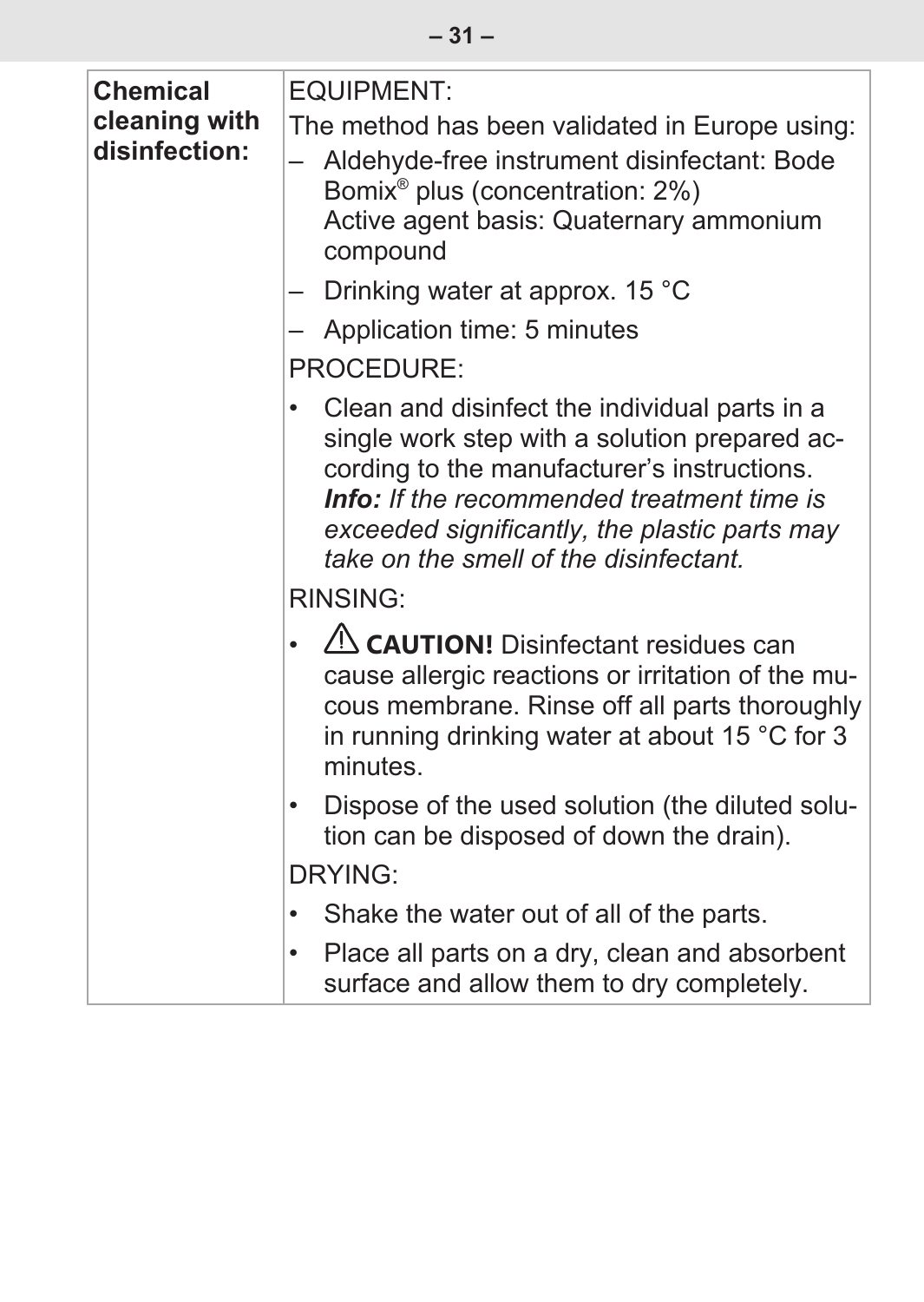#### *Chemical disinfection*

To ensure safety when handling chemicals, follow the instructions for use of the disinfectant.

EQUIPMENT:

The method has been validated in Europe using:

- Aldehyde-containing disinfectant: Bode Korsolex® basic (concentration: 4%)
	- Active agent basis: Aldehyde donor, aldehyde
- Drinking water at approx. 15 °C
- Application time: 30 minutes

PROCEDURE:

# $\Lambda$  caution

#### **Risk of infection due to growth of bacteria**

Inadequate disinfection encourages the growth of bacteria and thus increases the risk of infection.

- Observe the mixing proportions indicated and the specified treatment time.
- Ensure that all components are completely submerged in the solution for the whole of the treatment time. There must not be any air pockets or bubbles.
- Disinfect the individual parts with a solution prepared according to the manufacturer's instructions.

*If the recommended application period is exceeded signi-* $\blacksquare$  ficantly, the plastic parts may take on the smell of the me*dium used.*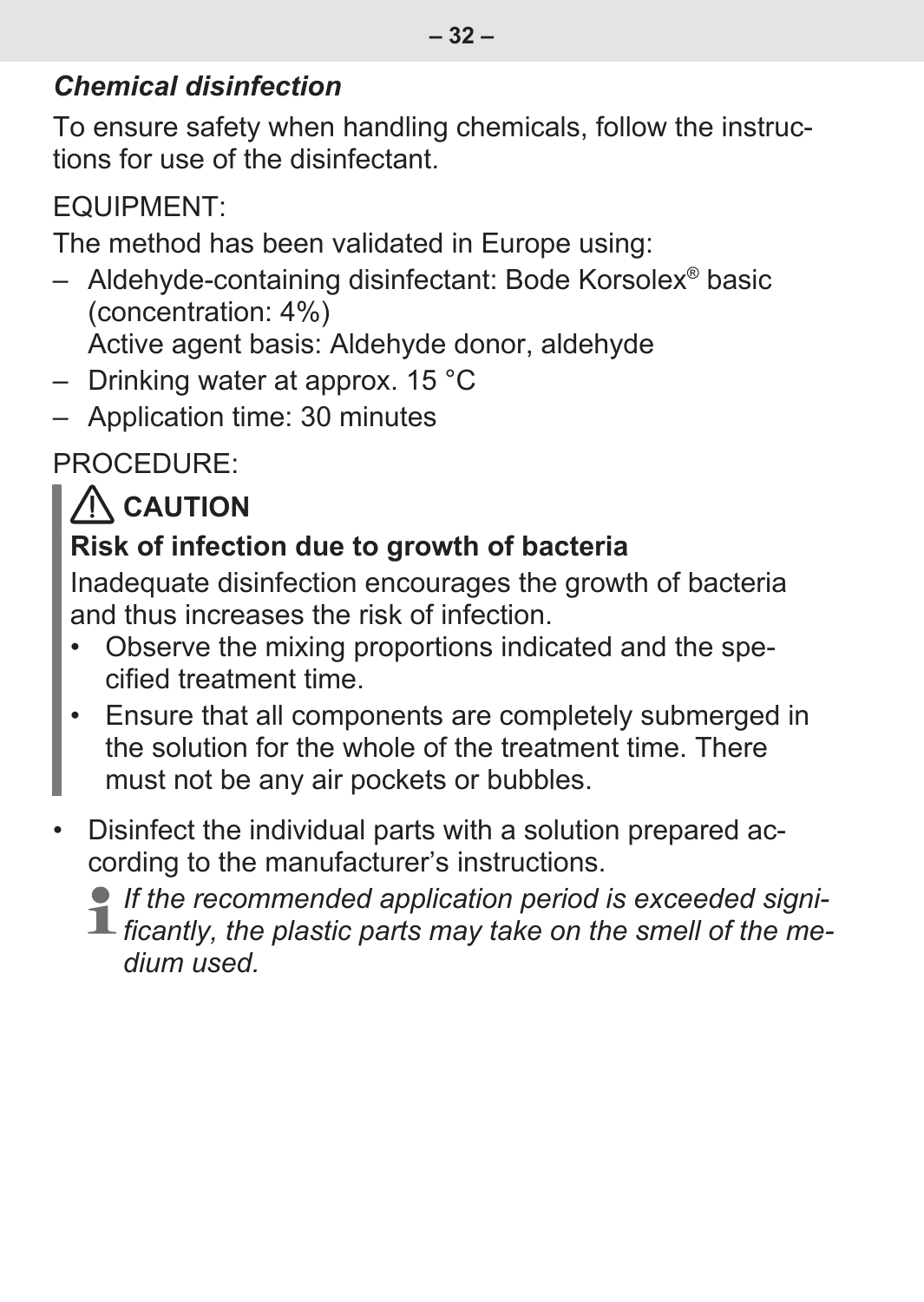### RINSING:

## **CAUTION**

#### **Risk of allergic reactions and irritation of the mucous membrane by disinfectants**

Disinfectants can trigger allergic reactions or irritation of the mucous membrane on contact with the skin.

- Rinse the product thoroughly to ensure that no residues of the disinfectant remain on the PARI product.
- Rinse all parts thoroughly under running drinking water at approx. 15 °C for 3 minutes.
- Dispose of the used solution. The diluted solution can be disposed of down the drain.

DRYING:

- Shake the water out of all of the parts.
- Place all parts on a dry, clean and absorbent surface, and allow them to dry completely.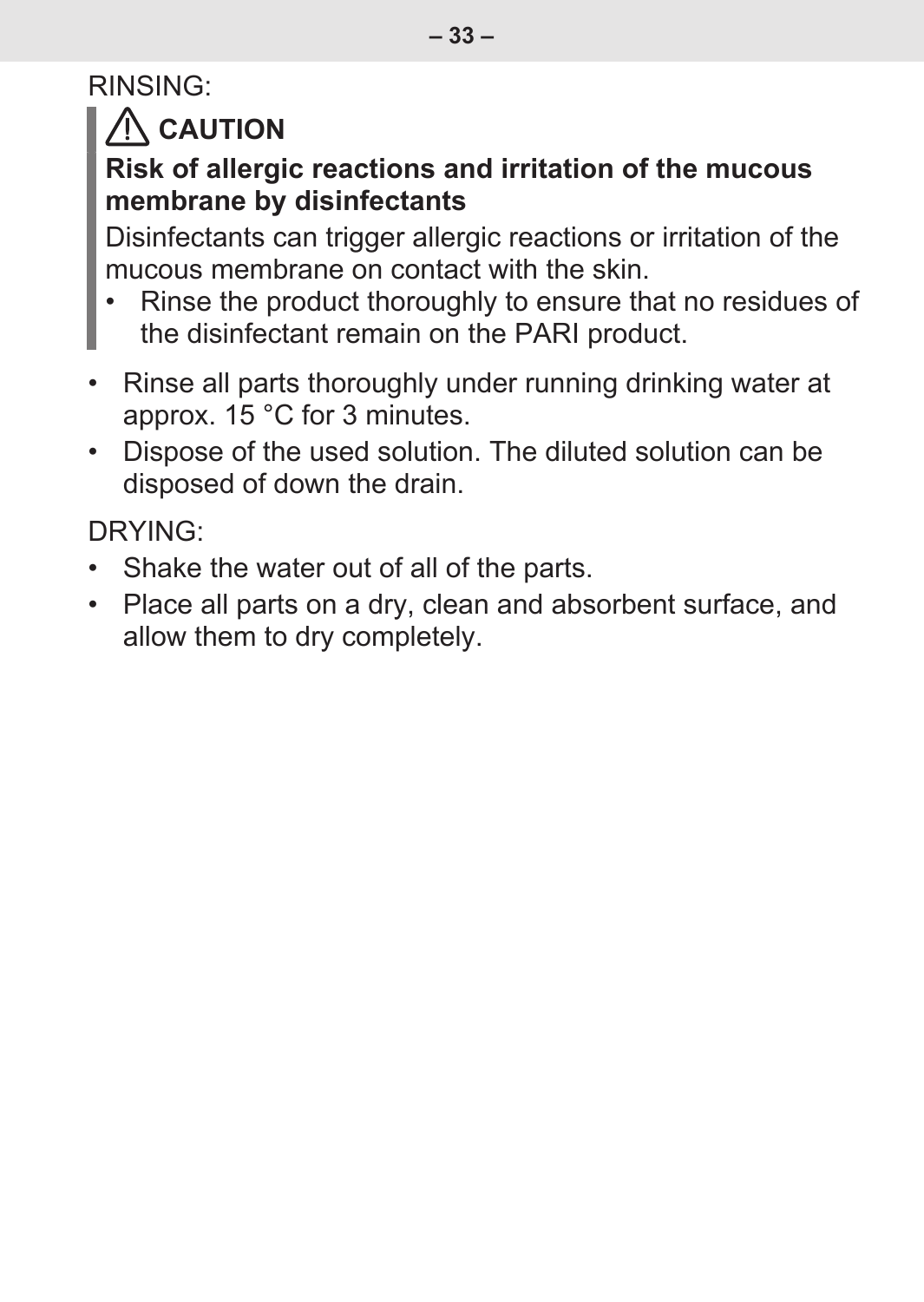# **Sterilising**

## **CAUTION**

#### **Risk of infection by residual germs**

If there is dirt on the parts, germs capable of reproduction may remain despite the sterilisation process. As a result, there is a danger of infection.

- Clean, disinfect, and dry all parts thoroughly before sterilising.
- Use only validated procedures for cleaning and disinfection.

#### EQUIPMENT:

The method has been validated in Europe using:

- Steam steriliser with fractionated pre-vacuum in accordance with DIN EN 285 or DIN EN 13060
- Sterile barrier system in accordance with DIN EN 11607-1
- Temperature: 132 °C / 134 °C
- Holding time: min. 3 minutes

PROCEDURE:

- Pack all of the disassembled parts in a sterile barrier system in accordance with DIN EN 11607-1 (e.g. foil-paper packaging).
- Carry out the sterilisation in a steam steriliser in accordance with the manufacturer's instructions.

Sterilisation temperature and holding time:

132 °C / 134 °C, at least 3 minutes.

DRYING:

Ensure that there is no residual moisture remaining in the components. If necessary:

- Shake the water out of all of the parts.
- Place all parts on a dry, clean and absorbent surface, and allow them to dry completely.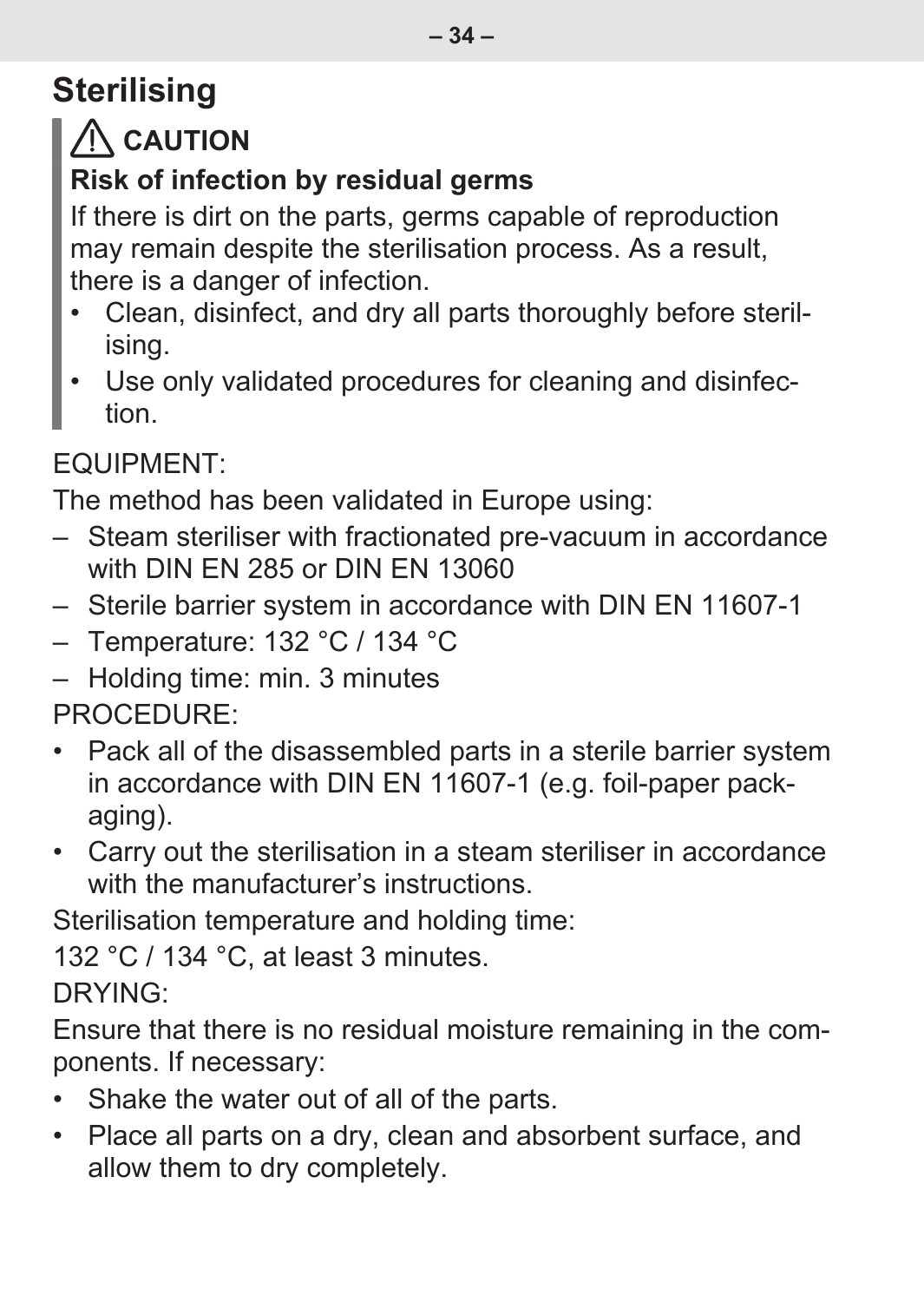### <span id="page-34-0"></span>**5.4 Connection tubing**

# **Mechanical cleaning and disinfecting**

### EQUIPMENT:

The method has been validated in Europe using:

- Alkaline cleaning agent: Dr. Weigert neodisher® MediClean forte
- Neutralising agent: Dr. Weigert neodisher Z
- Cleaning and disinfection device: RDG G7836 CD (Miele) (conforming to DIN EN ISO 15883)
- Special baskets for Miele instrument dishwasher
- Compressed air source for drying

#### **PROCEDURE**

Vario TD program or comparable valid programs DRYING

Dry the connection tubing as described in the section on this topic.

# **Drying**

- Connect the connection tubing to a compressed air source (compressor or central medical gas supply system).
- Switch the compressed air source on.
- Leave the compressed air source running until all the moisture in the tube has been removed.

# <span id="page-34-1"></span>**5.5 Visual inspection and storage**

Check all individual components. Replace any broken, deformed or seriously discoloured parts.

Storage location:

- dry
- dust-free
- protected from sources of contamination optional: Use sterile packaging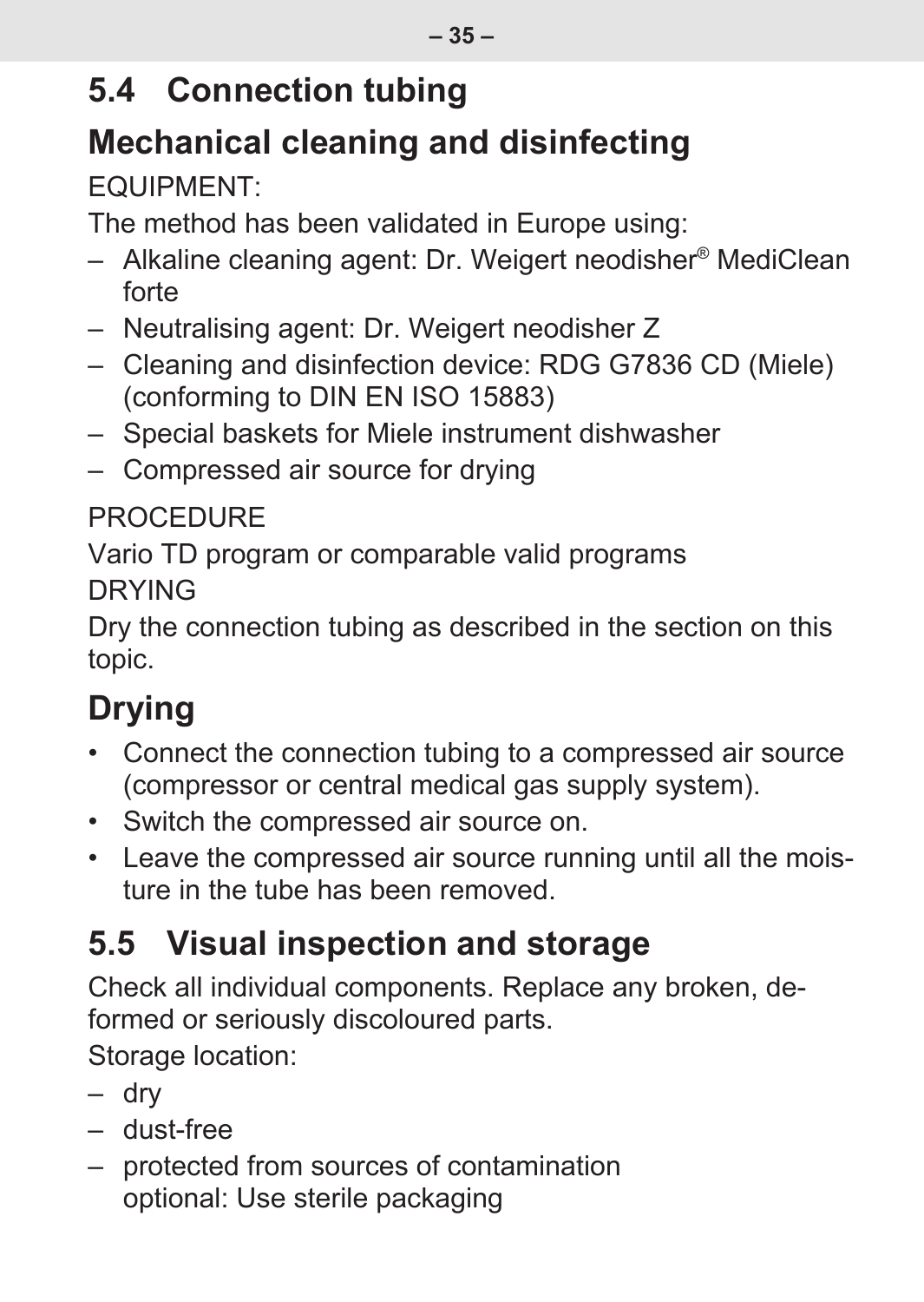## <span id="page-35-0"></span>**6 TROUBLESHOOTING**

Contact the manufacturer or distributor:

- in the event of faults that are not listed in this chapter
- if the suggested procedure does not correct the fault

| <b>Fault</b>                                | Possible cause                                           | <b>Remedy</b>                                                                                         |
|---------------------------------------------|----------------------------------------------------------|-------------------------------------------------------------------------------------------------------|
| coming out of is blocked.<br>the nebuliser. | No aerosol is The nebuliser nozzle Clean the nebuliser.  |                                                                                                       |
|                                             | The connection<br>tubing is not connec-<br>ted properly. | Check that the tubing con-<br>nectors are connected firmly<br>to the compressor and the<br>nebuliser. |
|                                             | The connection<br>tubing is leaking.                     | Replace the connection<br>tubing.                                                                     |

# <span id="page-35-1"></span>**7 TECHNICAL DATA**

### <span id="page-35-2"></span>**7.1 General nebuliser data**

| Size <sup>5</sup>          | 10 cm $\times$ 10 cm $\times$ 4 cm |
|----------------------------|------------------------------------|
| Weight <sup>5</sup>        | 31 g to 33 g                       |
| Operating gases            | Air, oxygen                        |
| Minimum compressor flow    | $3.0$ $l/min$ .                    |
| Minimum operating pressure | 0.5 bar / 50 kPa                   |
| Maximum compressor flow    | 6.0 l/min.                         |
| Maximum operating pressure | 2.0 bar / 200 kPa                  |
| Minimum fill volume        | 2 <sub>m1</sub>                    |
| Maximum fill volume        | 8 <sub>ml</sub>                    |

<sup>5)</sup> Without mouthpiece; unfilled.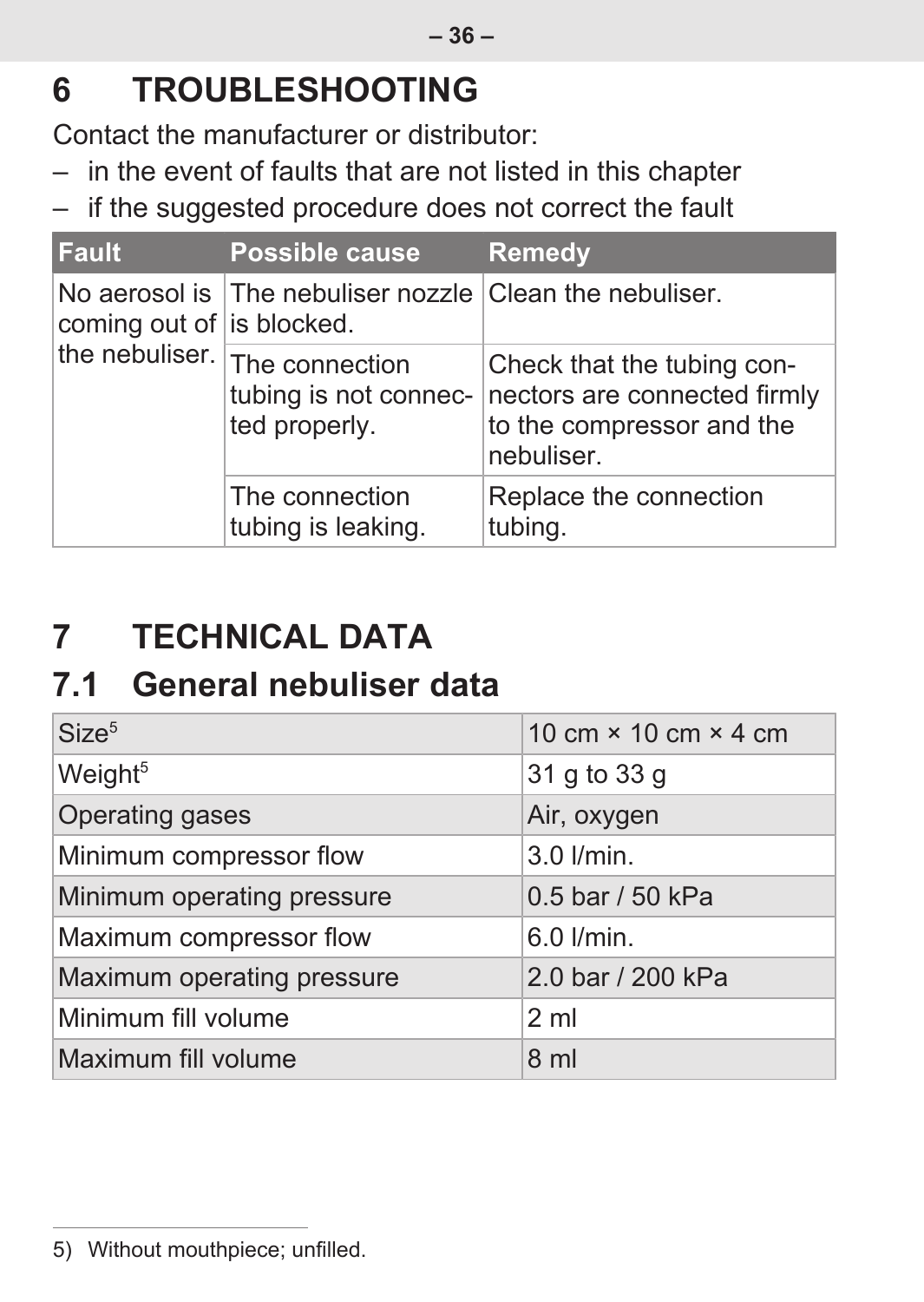### <span id="page-36-0"></span>**7.2 Aerosol characteristics according to ISO 27427**

The aerosol characteristics presented in these instructions for use were determined in accordance with ISO 27427 using Salbutamol. If other solutions or suspensions are used for nebulisation, the aerosol characteristics may differ from the values shown (particularly if they have greater viscosity).

The following data is based on tests according to a standard which takes adult breathing patterns as a basis. Therefore, these figures will probably differ from corresponding figures that were calculated for populations of children and infants.

| <b>Nozzle insert</b><br>(blue)               | Minimum<br>compressor<br>flow<br>(3 l/min –<br>$0.6 \text{ bar}$ | <b>Nominal</b><br>compressor<br>flow<br>$(5$ l/min $-$<br>1.6 bar) $6$ | <b>Maximum</b><br>compressor<br>flow<br>(6 l/min –<br>$1.9 \text{ bar}$ |
|----------------------------------------------|------------------------------------------------------------------|------------------------------------------------------------------------|-------------------------------------------------------------------------|
| MMAD $[µm]$ <sup>7</sup>                     | 4.7                                                              | 3.8                                                                    | 3.3                                                                     |
| GSD <sup>8</sup>                             | 2.19                                                             | 2.24                                                                   | 2.70                                                                    |
| Respirable fraction<br>$[% < 5 \mu m]$       | 52.3                                                             | 61.9                                                                   | 60.5                                                                    |
| Aerosol fraction<br>$\sqrt{8}$ < 2 µm]       | 13.3                                                             | 22.1                                                                   | 29.4                                                                    |
| Aerosol fraction<br>$\sqrt{6}$ > 2 µm < 5 µm | 39.0                                                             | 39.8                                                                   | 31.2                                                                    |
| Aerosol fraction<br>$\sqrt{8}$ > 5 µm        | 47.7                                                             | 38.1                                                                   | 39.5                                                                    |
| Aerosol output [ml]                          | 0.35                                                             | 0.41                                                                   | 0.38                                                                    |
| Aerosol output rate<br>[m]/min]              | 0.07                                                             | 0.16                                                                   | 0.18                                                                    |

<sup>6)</sup> Operation with PARI BOY compressor (Type 130).

<sup>7)</sup> MMAD = Mass Median Aerodynamic Diameter

<sup>8)</sup> GSD = Geometric Standard Deviation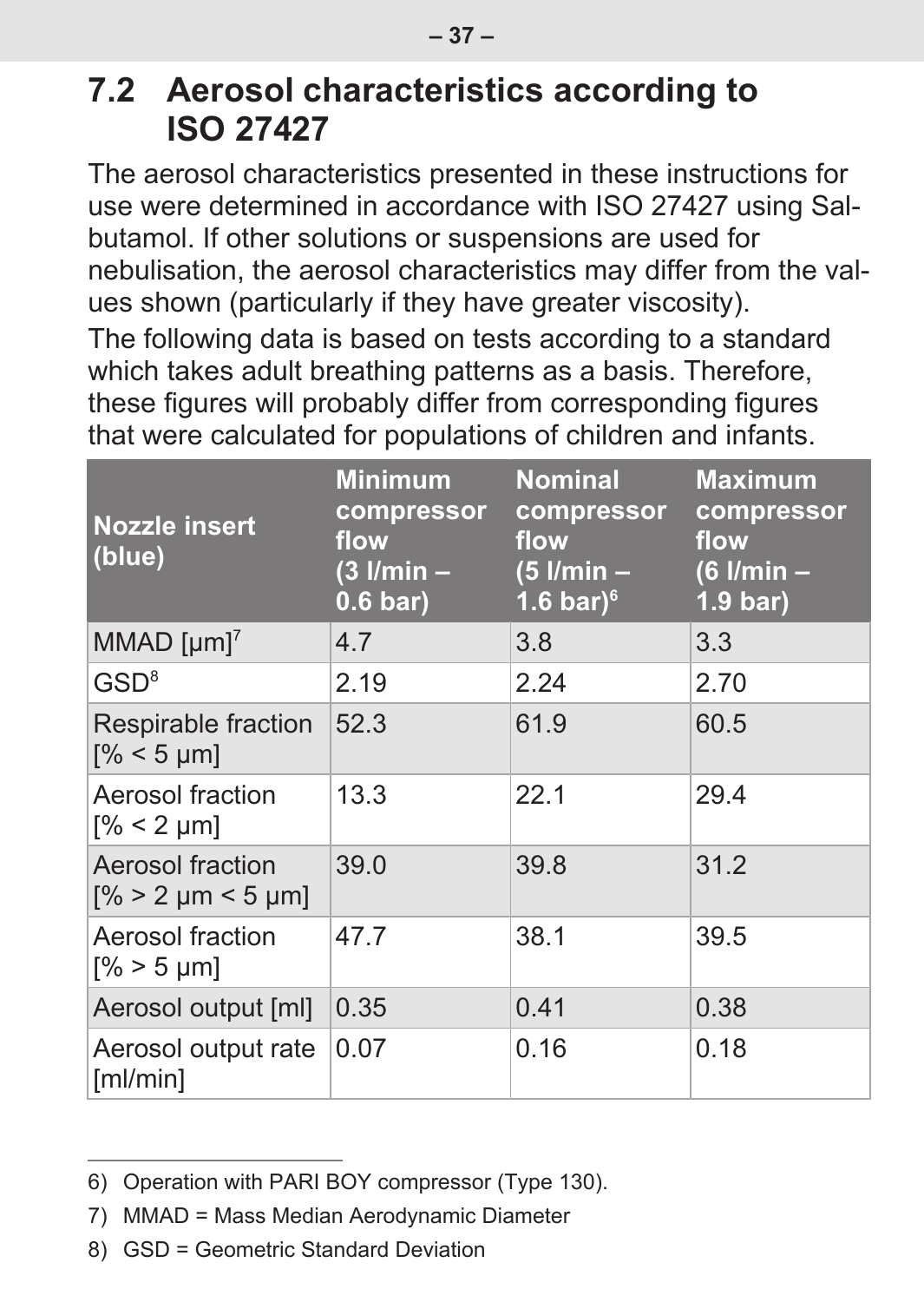| <b>Nozzle insert</b><br>(blue)                             | <b>Minimum</b><br>compressor<br>flow<br>$(3$ l/min $-$<br>$0.6 \text{ bar}$ | <b>Nominal</b><br>compressor<br>flow<br>$(5$ l/min $-$<br>1.6 bar) $6$ | <b>Maximum</b><br>compressor<br>flow<br>$(6$ l/min $-$<br>$1.9 \text{ bar}$ |
|------------------------------------------------------------|-----------------------------------------------------------------------------|------------------------------------------------------------------------|-----------------------------------------------------------------------------|
| Residual volume<br>[ml] (gravimetric)                      | 1.16                                                                        | 1.16                                                                   | 1.10                                                                        |
| Percentage of fill<br>volume emitted per<br>minute [%/min] | 3.3                                                                         | 8.0                                                                    | 9.2                                                                         |
| <b>Nozzle insert (red)</b>                                 | <b>Minimum</b><br>compressor<br>flow<br>$(3$ l/min $-$<br>$0.6 \text{ bar}$ | <b>Nominal</b><br>compressor<br>flow<br>$(5$ l/min $-$<br>1.6 bar) $6$ | <b>Maximum</b><br>compressor<br>flow<br>$(6$ l/min $-$<br>$1.9 \text{ bar}$ |
| MMAD $[µm]$ <sup>7</sup>                                   | 3.1                                                                         | 2.8                                                                    | 2.6                                                                         |
| GSD <sup>8</sup>                                           | 2.10                                                                        | 2.00                                                                   | 2.08                                                                        |
| Respirable fraction<br>$\sqrt{6}$ < 5 µm]                  | 74.0                                                                        | 79.6                                                                   | 80.6                                                                        |
| Aerosol fraction<br>$\sqrt{6}$ < 2 µm                      | 26.4                                                                        | 30.3                                                                   | 34.6                                                                        |
| Aerosol fraction<br>$\frac{9}{6}$ > 2 µm < 5 µm            | 47.6                                                                        | 49.3                                                                   | 46.0                                                                        |
| Aerosol fraction<br>$[% > 5 \mu m]$                        | 26.0                                                                        | 20.4                                                                   | 19.4                                                                        |
| Aerosol output [ml]                                        | 0.45                                                                        | 0.35                                                                   | 0.47                                                                        |
| Aerosol output rate<br>[m]/min]                            | 0.05                                                                        | 0.10                                                                   | 0.13                                                                        |
| Residual volume<br>[ml] (gravimetric)                      | 0.95                                                                        | 1.11                                                                   | 0.83                                                                        |
| Percentage of fill<br>volume emitted per<br>minute [%/min] | 24                                                                          | 5.1                                                                    | 6.7                                                                         |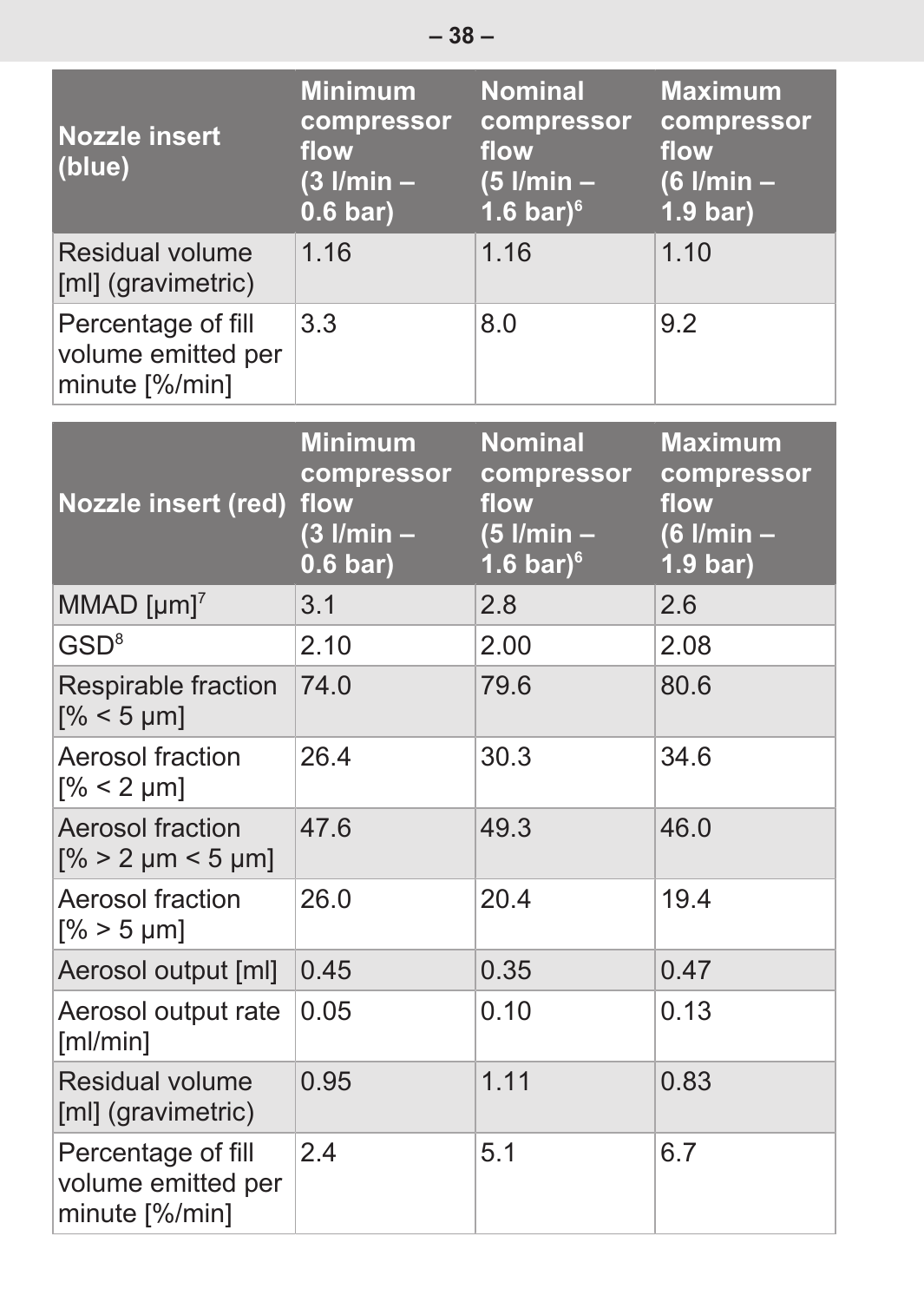| <b>Nozzle insert</b><br>(yellow)                           | <b>Minimum</b><br>compressor<br>flow<br>$(3$ l/min $-$<br>$0.6 \text{ bar}$ | <b>Nominal</b><br>compressor<br>flow<br>$(5$ l/min $-$<br>1.6 bar) $^6$ | <b>Maximum</b><br>compressor<br>flow<br>$(6$ I/min $-$<br>$1.9 \text{ bar}$ |
|------------------------------------------------------------|-----------------------------------------------------------------------------|-------------------------------------------------------------------------|-----------------------------------------------------------------------------|
| MMAD $[µm]$ <sup>7</sup>                                   | 4.0                                                                         | 3.1                                                                     | 2.9                                                                         |
| GSD <sup>8</sup>                                           | 2.08                                                                        | 2.11                                                                    | 2.05                                                                        |
| Respirable fraction<br>$[% < 5 \mu m]$                     | 61.7                                                                        | 73.3                                                                    | 76.5                                                                        |
| Aerosol fraction<br>$\sqrt{8}$ < 2 µm                      | 17.4                                                                        | 29.5                                                                    | 28.6                                                                        |
| Aerosol fraction<br>$\frac{9}{6}$ > 2 µm < 5 µm            | 44.3                                                                        | 43.8                                                                    | 47.9                                                                        |
| Aerosol fraction<br>$\sqrt{8}$ > 5 µm]                     | 38.3                                                                        | 26.7                                                                    | 23.5                                                                        |
| Aerosol output [ml]                                        | 0.39                                                                        | 0.49                                                                    | 0.38                                                                        |
| Aerosol output rate<br>[m]/min]                            | 0.05                                                                        | 0.16                                                                    | 0.16                                                                        |
| Residual volume<br>[ml] (gravimetric)                      | 1.04                                                                        | 0.93                                                                    | 0.96                                                                        |
| Percentage of fill<br>volume emitted per<br>minute [%/min] | 2.7                                                                         | 7.8                                                                     | 7.9                                                                         |

## <span id="page-38-0"></span>**8 FURTHER INFORMATION**

All product components may be disposed of with normal domestic waste. The country-specific disposal regulations must be observed.